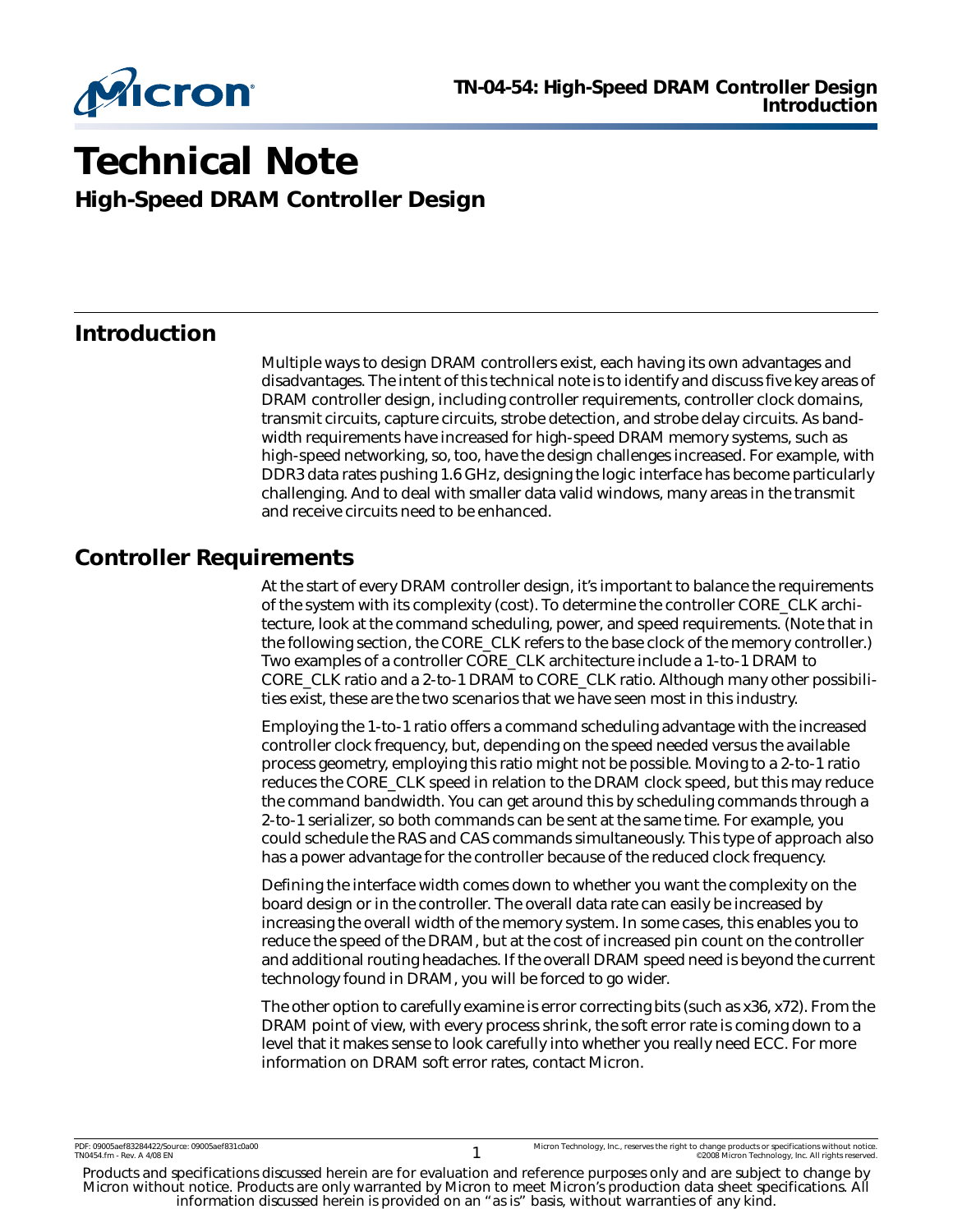

One of the key design requirements in any DRAM system is determining the speed required and the corresponding DRAM technology that is needed in the application. As the speed requirements increase, the complexity of the DRAM controller also increases. At the higher clock rates of DDR3, a 1/4 clock might be required, depending on the process geometry being used. To deal with the extended burst length, the internal width of the data path may have to be increased. Basically, you are capturing data serially and then converting the data to parallel. Other complexities that are introduced include the need to have calibration or training of the I/O interface. As process geometries are reduced, training also might be needed at the slower speeds because of the increased variability found in the finer resolution geometries.

The number of address and command copies required is typically a trade-off between signal integrity and pin count. As the loading on the address and command pins continues to increase, a need for 2T style addressing may exist. 2T style addressing is done by lightly loading the CS# pin to the DRAM while the address and command pins are heavily loaded. The address and command are sent over 2 clock cycles with the CS# being used to gate the clock to the DRAM, as shown in [Figure 1.](#page-1-0) In some cases, it's a good idea to have a mode in the chip where this can be turned on or off, depending on how fast the application is running, whether the controller is being designed for multiple applications, and what its loading conditions are.

If you look at some of the DDR3 controllers that are designed for high speed and are heavy loaded, some 3T addressing is happening. Increasing the load and reducing the signal rise time not only creates timing problems, but it also causes signal integrity problems. In the end, when the controller is being defined and the requirements are being set, signal integrity and timing need to be examined closely to ensure the right trade-offs are being made.



#### <span id="page-1-0"></span>**Figure 1: 2T Addressing Example**

[Figure 2 on page 3](#page-2-0) illustrates a block diagram of a point-to-point DRAM system. The areas in the block diagram are the typical points that need to be defined early in the design process.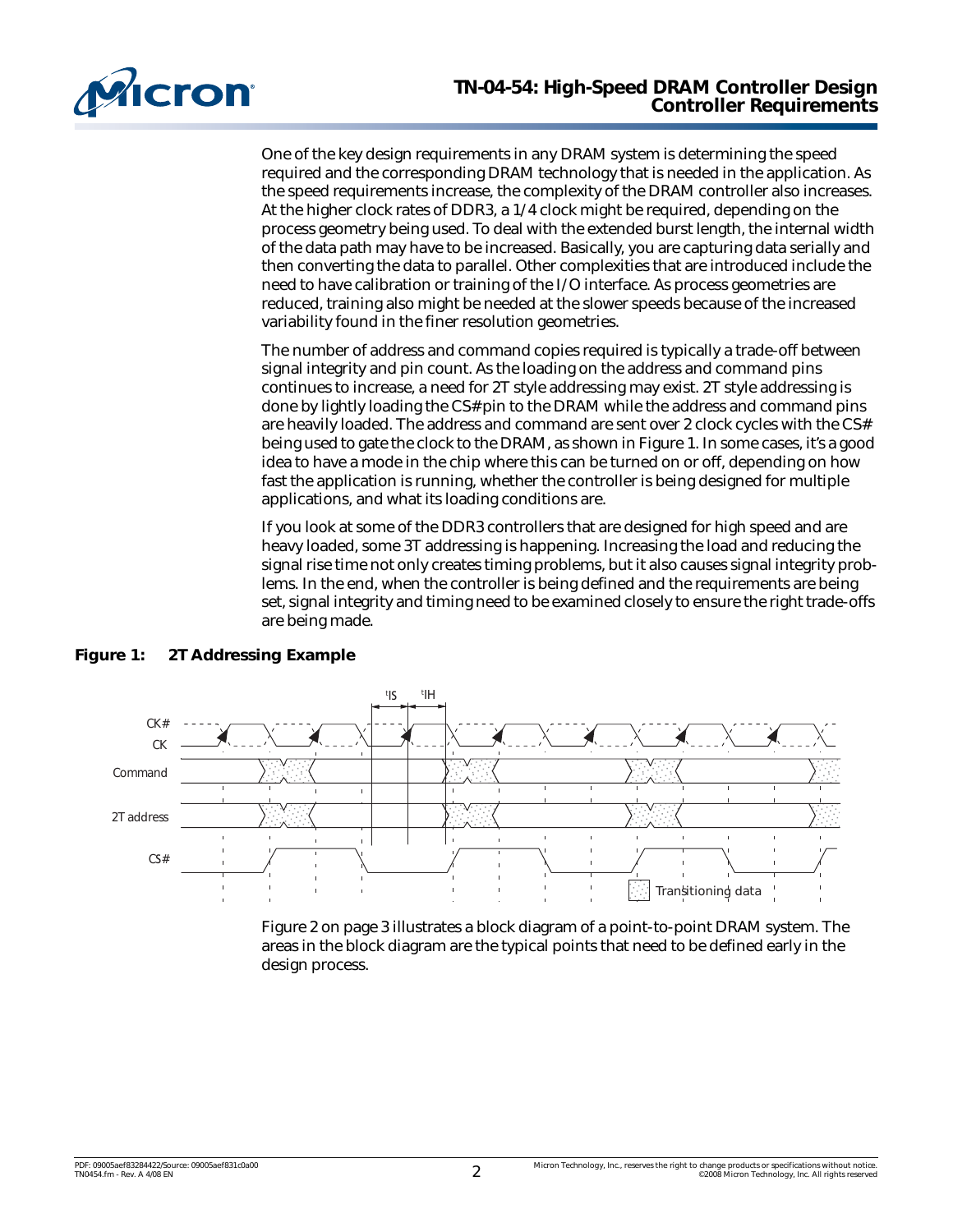![](_page_2_Picture_0.jpeg)

<span id="page-2-0"></span>**Figure 2: Controller Overview Example**

![](_page_2_Figure_3.jpeg)

# **DRAM Controller Clock Domains**

Controller clock domains can be designed in many different ways. The one key area to consider here is the CORE\_CLK phase alignment to the DRAM CLK. The CLK trees options are a function of what is available from the DLL/PLL in the physical interface. To look at an example, a 1x CORE clock can be selected and used to transmit address, command, and control signals to the DRAM. Adding a 2x phase-aligned clock from the DLL/PLL would typically be used to transmit the DRAM CLK and DQS signals. The 90 degree out-of-phase clock can then be used to transmit the DQ and DM signals. This type of approach, illustrated in [Figure 3,](#page-2-1) is a typical approach and seems to work quite well because it can be more accurate to clock internal signals in the controller on rising edges (for example, because of less duty cycle dependency). In most cases, holding the duty cycle constant seems to be a bit more challenging than running 2 CLK trees out of phase.

#### <span id="page-2-1"></span>**Figure 3: Controller Clocks**

![](_page_2_Figure_7.jpeg)

[Figure 4 on page 4](#page-3-0) shows the aliment of the CORE\_CLK with the DRAM clock. Each clock is shown with the related reference point to the DRAM signals. The phase between the CORE\_CLK and the DRAM clock can be changed if there is a delay line or a DLL that can be used to change this relationship.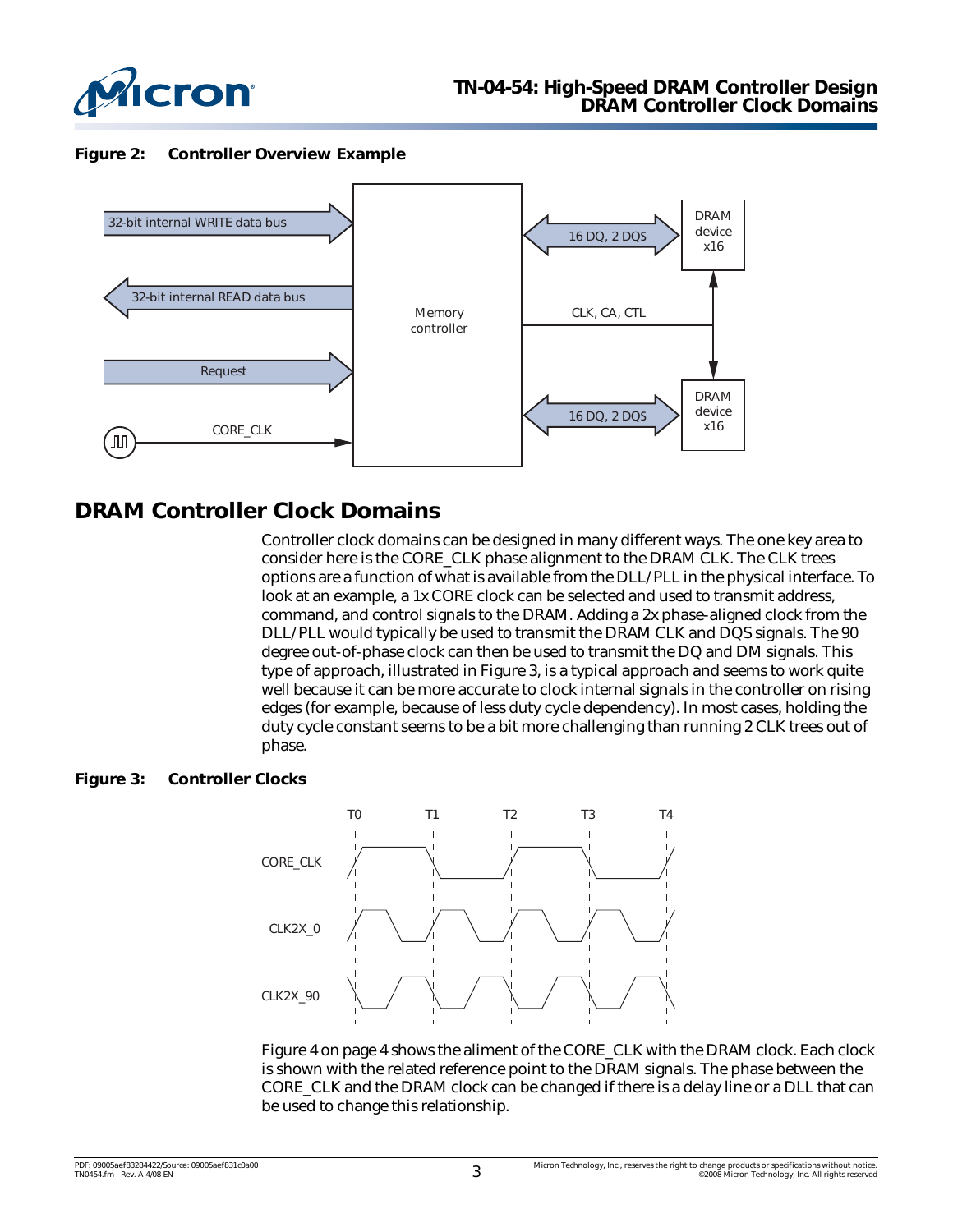![](_page_3_Picture_0.jpeg)

![](_page_3_Figure_2.jpeg)

<span id="page-3-0"></span>**Figure 4: Controller Clocks With DRAM I/F**

In some cases, some command and address busses require additional setup at the higher speed. The relation between the CORE\_CK and the 2x CLKs should stay the same to transmit the higher speed DQ and DQS signals. The DRAM\_CLK can then be shifted to gain margin to setup on the address and command bus. Shifting the CORE\_CLK to DRAM\_CLK relationship adds margin to the address and command bus, which can help with loading conditions. The 2x CLKs are still used for the DQ and DQS signals. To make things a bit more flexible, you can add the capability to change this phase offset either at a boot-up or after training, but only if necessary.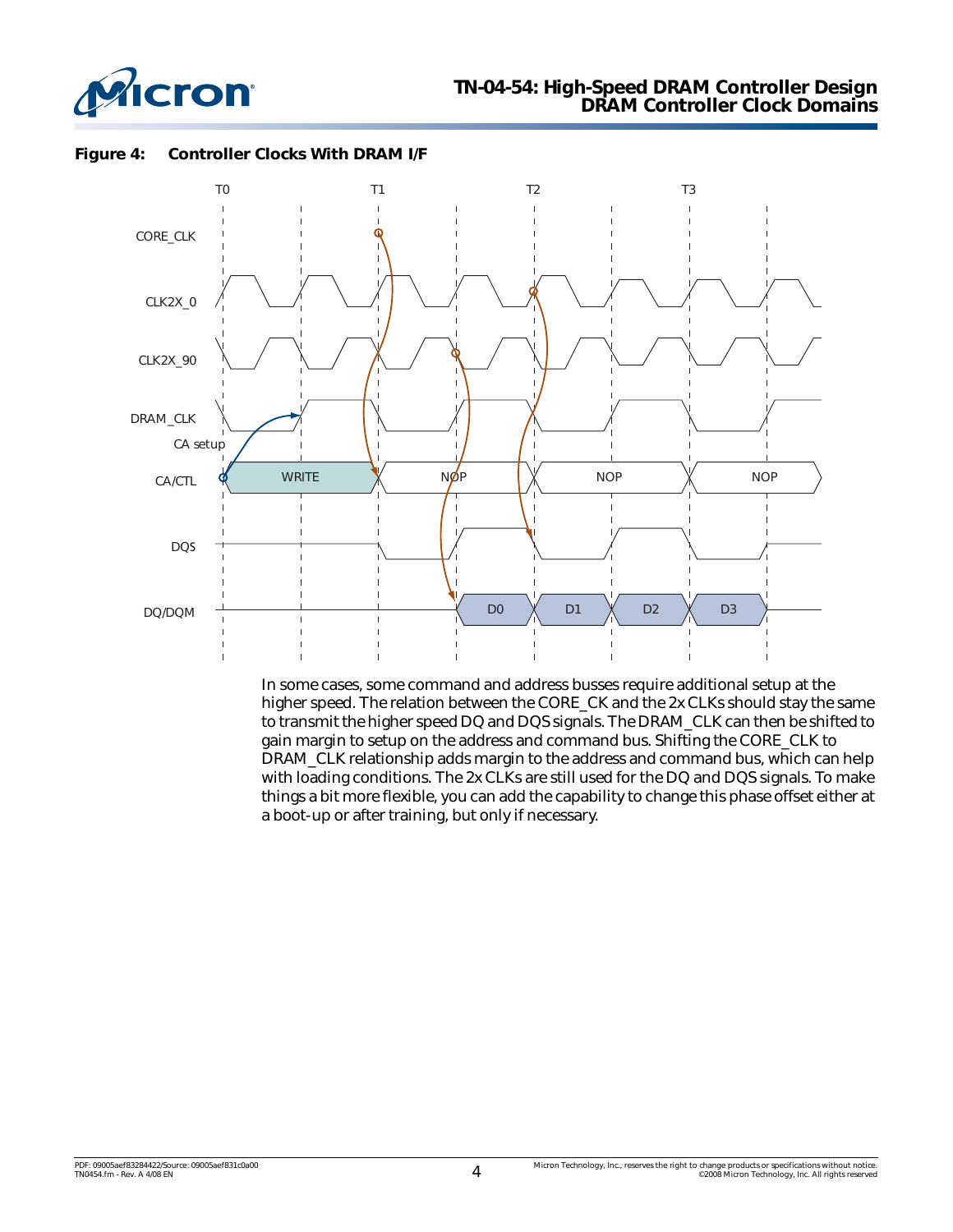![](_page_4_Picture_0.jpeg)

### **TN-04-54: High-Speed DRAM Controller Design DRAM Controller Clock Domains**

#### **Figure 5: Added (3/4 CK) CA Setup**

![](_page_4_Figure_3.jpeg)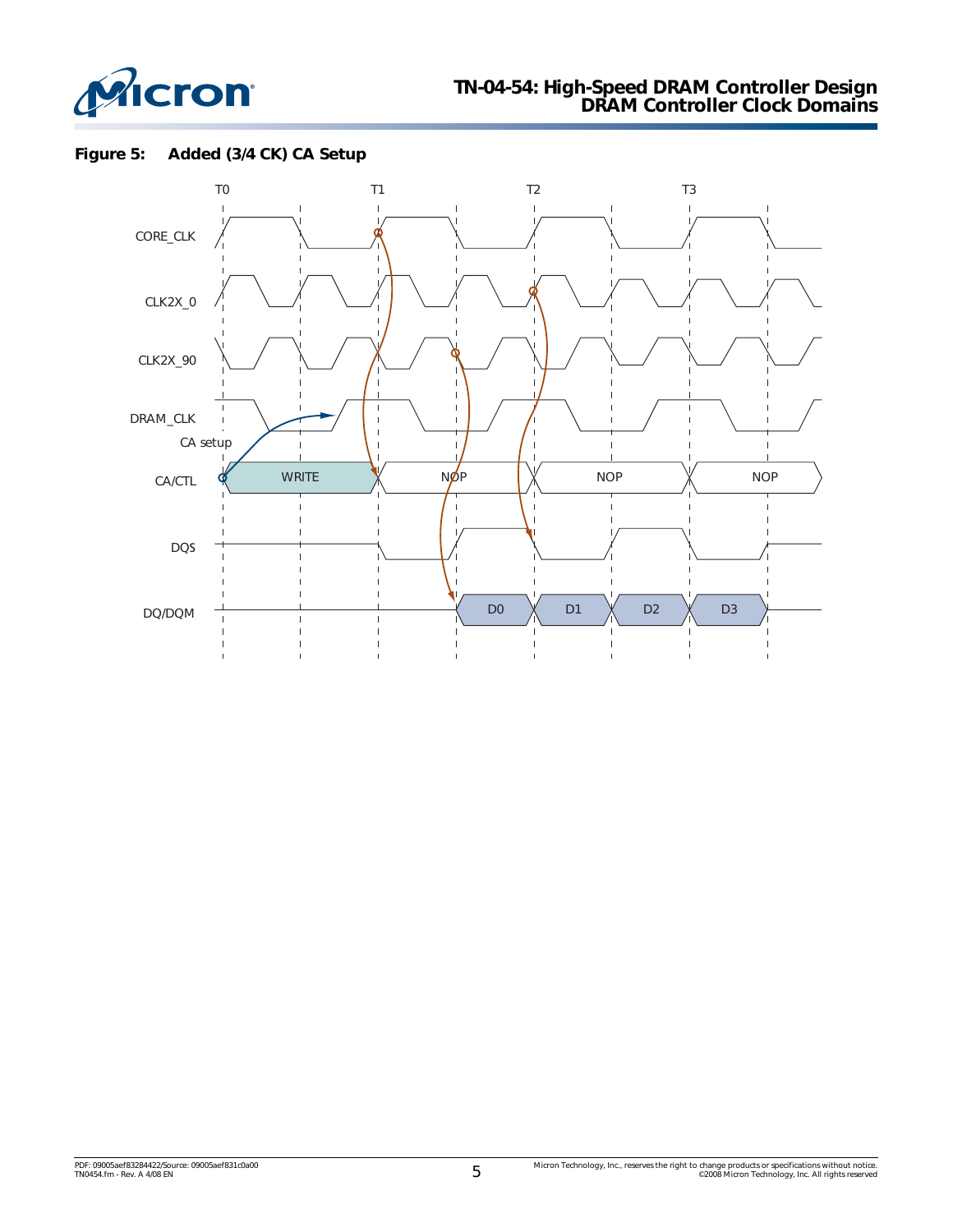![](_page_5_Picture_0.jpeg)

# **Transmit Circuits**

You can design transmit circuits in various ways and with varying complexities. And, as with other elements of controller design, as speeds increase, the complexity of transmit circuit design also increases. The simplest approach to the transmit circuit is a single phase Tx, which uses two flip flops with a 2x input clock. See [Figure 6](#page-5-0). The 2x input clock enables the use of rising edges only, which makes this approach duty cycle independent. The symmetry in the flip flops is critical to the timing accuracy of the driver.

#### <span id="page-5-0"></span>**Figure 6: Single Phase Tx**

![](_page_5_Figure_5.jpeg)

If the speed is pushing the limits of the process technology and a 2x clock is no longer possible, you might need another approach. A slightly more complex approach to designing transmit circuits would be to use a 2-phase Johnson counter, as shown in [Figure 7 on page 7](#page-6-0). A Johnson counter is basically a shift register, where the complement of output from the last stage is used as an input to the first stage.

This approach uses multiple phases of the 1x clock, where the 1x clock is equal to the CORE\_CLK. The Johnson counter keeps the circuit from being duty cycle dependent. Even and odd data use 0 and 180 degree 1x clock, respectively. The 0 and 180 clocks also feed and enable the counter and enable flip flops in the circuit. The outputs of the enable and data flip flops are then fed into a MUX for parallel to serial conversion. The data select to the MUX is triggered by the counter through an XOR gate. It is critical in this type of approach to keep the symmetry/delay through the counter, XOR, and MUX matched. Although Figure 7 shows a 2-phase Johnson counter, this could easily be expanded to 4 phases if needed. If this type of approach is needed, static timing analysis and SPICE simulation are required.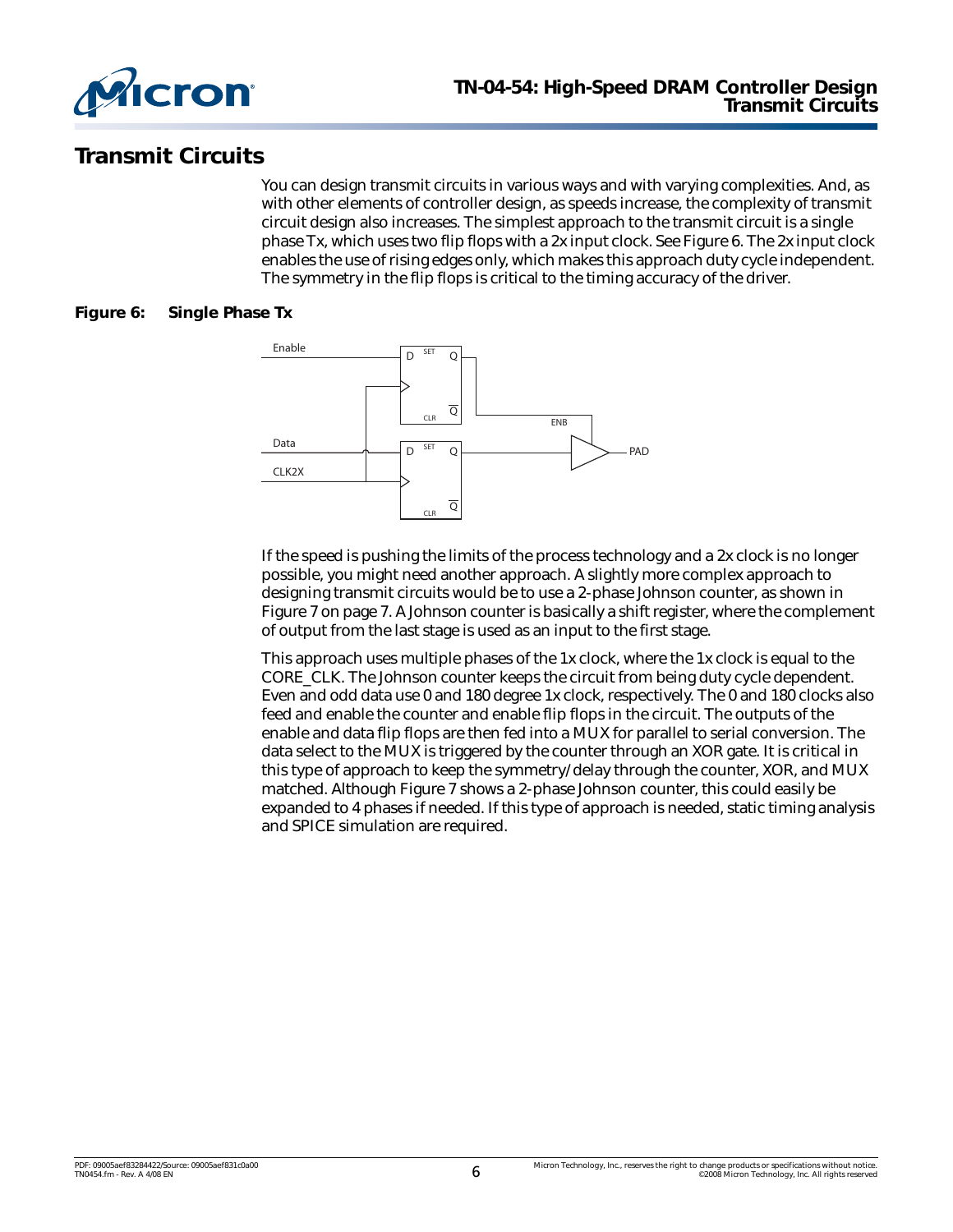![](_page_6_Picture_0.jpeg)

#### <span id="page-6-0"></span>**Figure 7: 2-Phase Johnson Counter**

![](_page_6_Figure_3.jpeg)

The last approach we will be discussing on the transmit circuit side is the 4-phase gated clock Tx, shown in [Figure 8 on page 8](#page-7-0). This is a good approach to use when the speed of the DRAM is pushing the process capability of the controller. Similar to the Johnson counter approach, the gated clock Tx does not require a 2x or 4x clock, but does require multiple phases of the 1x CORE\_CLK. For the CLK/DQS signals, this approach uses 4 phases of the CORE\_CLK, including 0, 90, 180, and 270. The DQ pins and DM pins also use 4 phases, but shifted by 45 degrees to center-align the data with DQS.

The 4-phase gated Tx is also duty cycle variation tolerant. The output enable circuit is similar to the one shown in the Johnson counter (see [Figure 7 on page 7\)](#page-6-0). The 4 flip flops toggle data out sequentially with the different phases of the clock, aligning data at the output buffer. With this approach, it is critical everything is balanced to minimize any offset in the clock tree and to avoid race conditions and glitches. The matching should be manageable because, in terms of layout, everything is in the same area. This approach requires full SPICE simulation to make sure there are no glitches.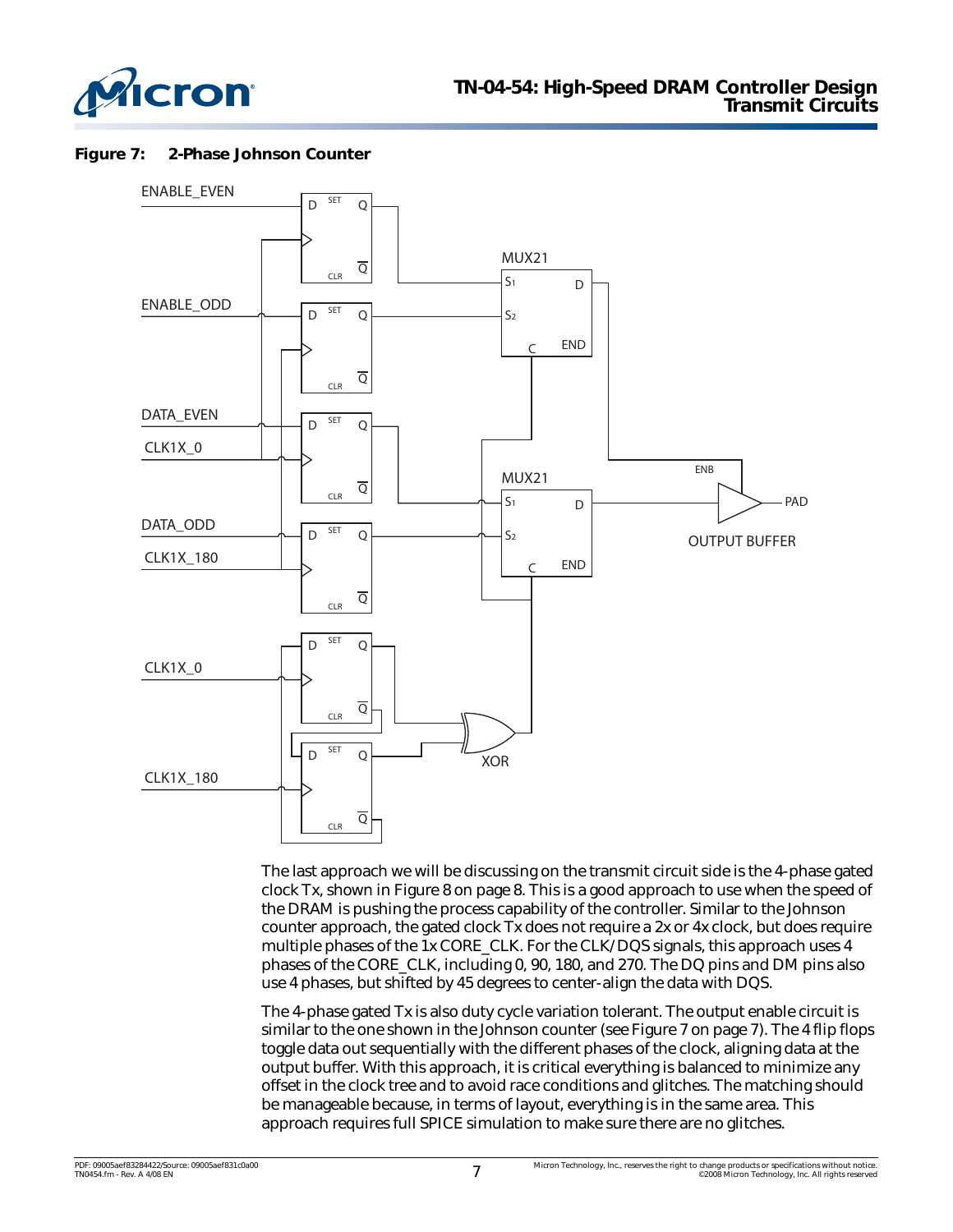![](_page_7_Picture_0.jpeg)

<span id="page-7-0"></span>![](_page_7_Figure_2.jpeg)

![](_page_7_Figure_3.jpeg)

## **Calibration Circuit**

After the DRAM bus speed reaches 533 Mb/s, calibrated output drivers greatly simplify the signaling problems that can occur at the system level design. A calibrated driver and on-die termination (ODT) require an external 1% precision resistor tied to Vss to calibrate the driver/ODT to a known value and to eliminate process variation that can be introduced during manufacturing. The calibration process requires the external resistor to be a multiple of the driver/ODT desired impedance.

As an example, if you need a 40 $\Omega$  drive impedance with a 60 $\Omega$  terminator, a 240 $\Omega$  legs works perfectly so the external resistor would be 240Ω. The calibration process uses the programmable impedance control (PIC) circuit to calibrate both the output impedance and the ODT impedance. The PIC circuit contains one 240Ω pull-up leg, one 240Ω pulldown leg, and the DQ calibration control block, as shown in [Figure 9 on page 9](#page-8-0) and [Figure 10 on page 10](#page-9-0).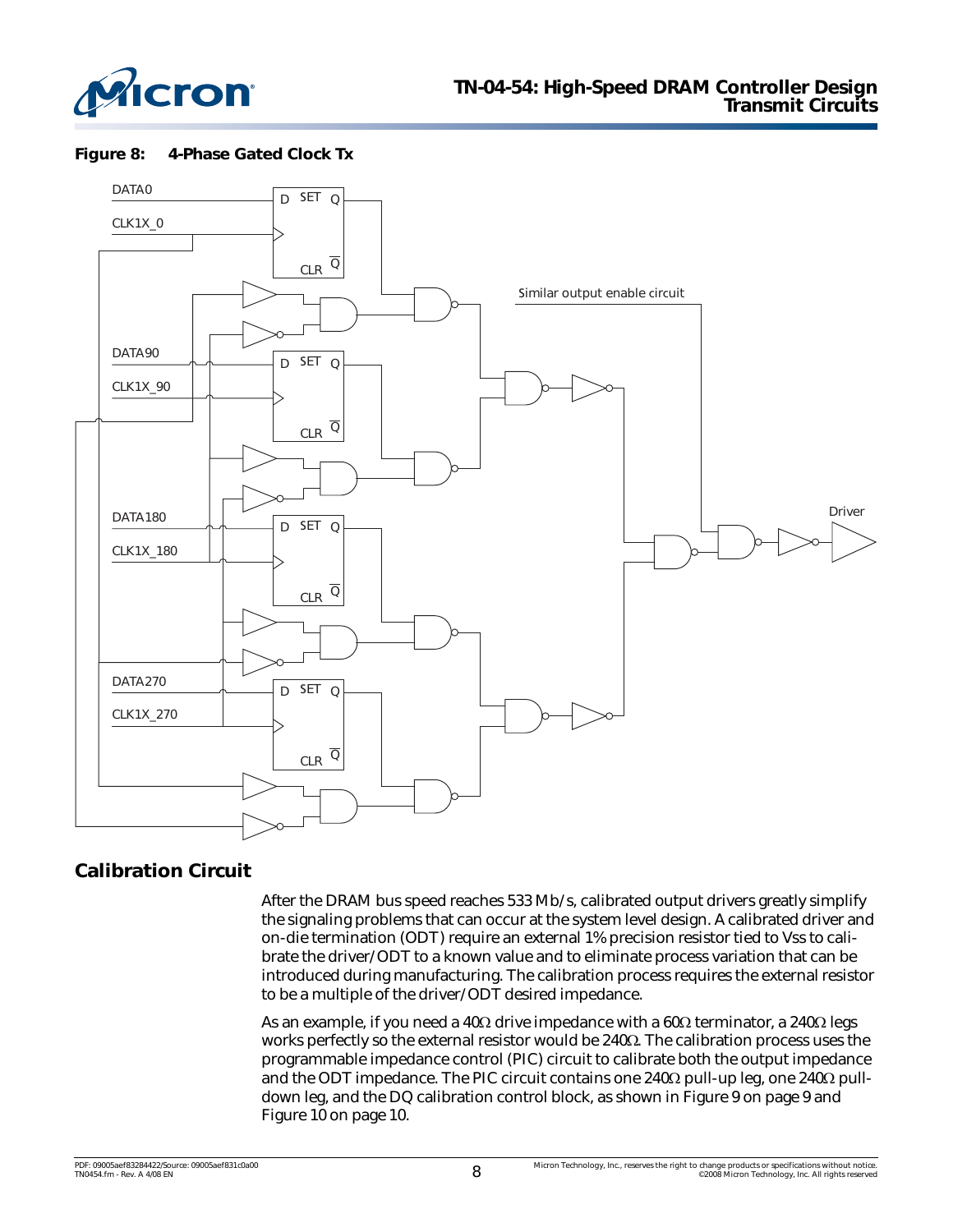![](_page_8_Picture_0.jpeg)

The DQ calibration block consists of an analog-to-digital converter (ADC), comparators, a majority filter, an internal reference voltage generator, and an approximation register. The 240Ω N-channel legs are identical to one of the several pull-down legs in the output driver, and the 240Ω P-channel leg matches one of the multiple pull-up legs. The pull-up legs can use a polyresistor that is slightly larger than the desired  $240\Omega$  value and has several P-channel devices to reduce the resistance of the leg and to tune the polyresistor to 240Ω. The large polyresistor is used to achieve a more linear pull-up and pull-down impedance for improved signal integrity at the system level. The pull-down leg is very similar to the pull-up leg, except using a large polyresistor with multiple N-channel devices for tuning the polyresistor to the desired 240Ω value.

<span id="page-8-0"></span>![](_page_8_Figure_3.jpeg)

![](_page_8_Figure_4.jpeg)

The calibration process starts by pulling the PUP line LOW (Figure 9), which pulls the pull-up leg to VDDQ. The VPULL-UP line is used to compare the voltage at the XRES point in Figure 9 to an internally generated reference voltage, VDDQ/2, with the comparator located inside the DQ calibration control block. The P-channel tuning devices are then individually turned on using the VOH signals until the voltage at XRES is equal to VDDQ/2. The VOH codes (number of devices needed to calibrate to  $240\Omega$ ) generated by the PIC are stored in the internal approximation register and sent to each of the pull-up legs of the output driver at the appropriate times.

The VOH codes generated in the first stage of calibration are sent from the approximation register in the PIC to one 240 $\Omega$  pull-up leg to calibrate the 240 $\Omega$  pull-down leg. The PUP signal from the PIC turns on both the pull-down leg and the one pull-up leg, and an inverter is used to turn on the pull-up leg (see [Figure 10 on page 10\)](#page-9-0). The comparator is used again to compare the voltage on the VPULL-DOWN line (see Figure 10) to the reference voltage set at VDDQ/2, generating the VOL code, which is stored in an approximation register inside the PIC and sent to each of the output driver's pull-down legs at the appropriate time. After the VOH and VOL codes are obtained and the values are stored in the approximation register circuit inside the PIC, the calibration process is complete.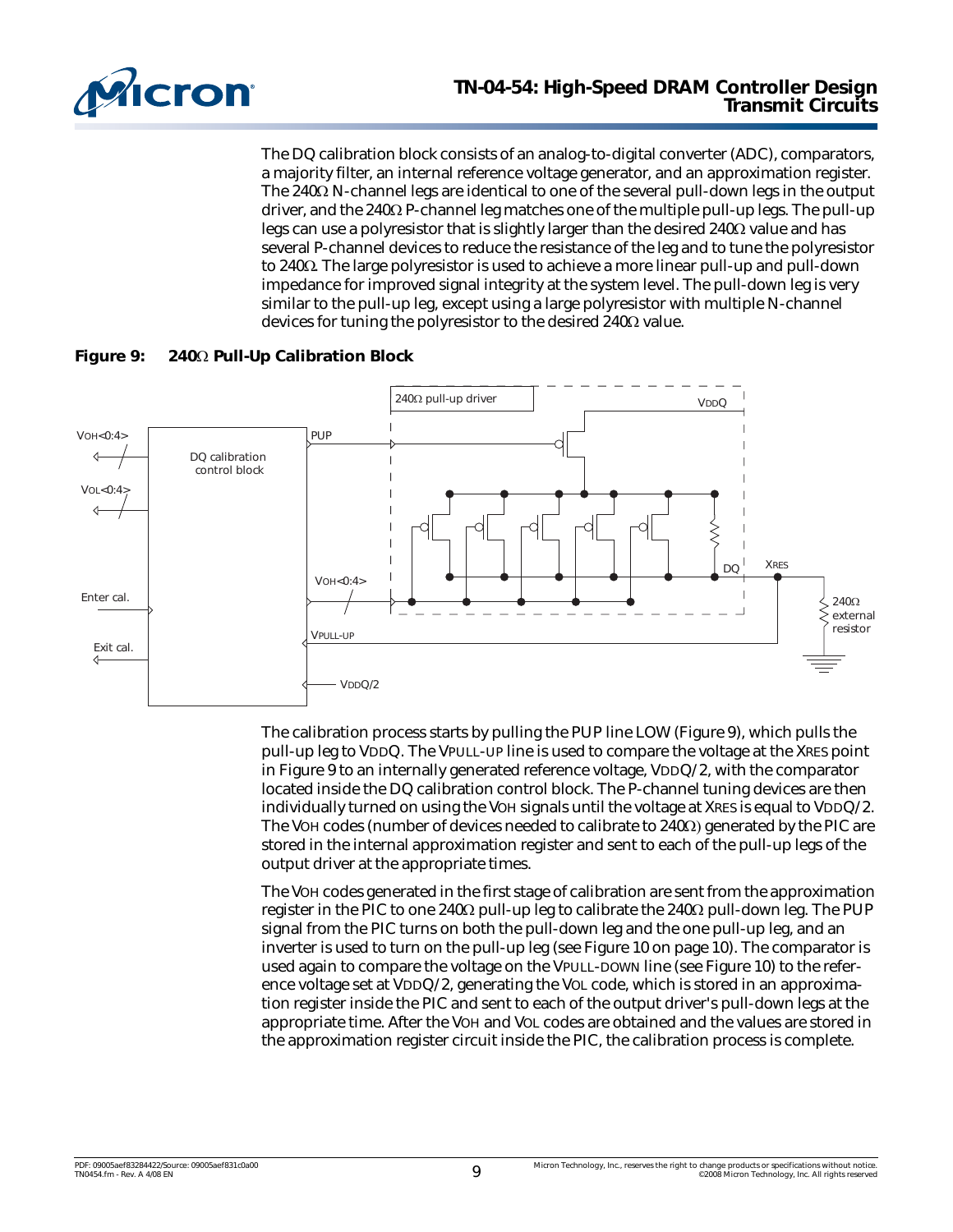![](_page_9_Picture_0.jpeg)

<span id="page-9-0"></span>![](_page_9_Figure_2.jpeg)

![](_page_9_Figure_3.jpeg)

## **Output Driver/ODT**

The output driver in this example is a standard push-pull stile driver, similar to what is found in some DRAM drivers seen today. It includes multiple legs used to tune the drive impedance of the byte lane [data (DQ) pins, data strobe (DQS) pins, data mask (DM), and ODT]. [Figure 11 on page 11](#page-10-0) illustrates the driver that is used in some DRAM memory systems. The pull-up and pull-down of the output driver consists of seven 240Ω legs that are identical to one of the 240Ω pull-up or pull-down legs in the PIC circuit. The seven legs in parallel make up a  $34\Omega$  pull-up driver. Two legs of the pull-up driver and two legs of the pull-down driver can then be used for a 60Ω ODT. The number of legs in the driver that are turned on in parallel will determine the drive strength or ODT impedance. Each stage of the pull-up driver is programmed with the VOH codes generated by the comparator in the PIC circuit to achieve a calibrated resistance on (RON) impedance value of the output driver and a calibrated ODT value.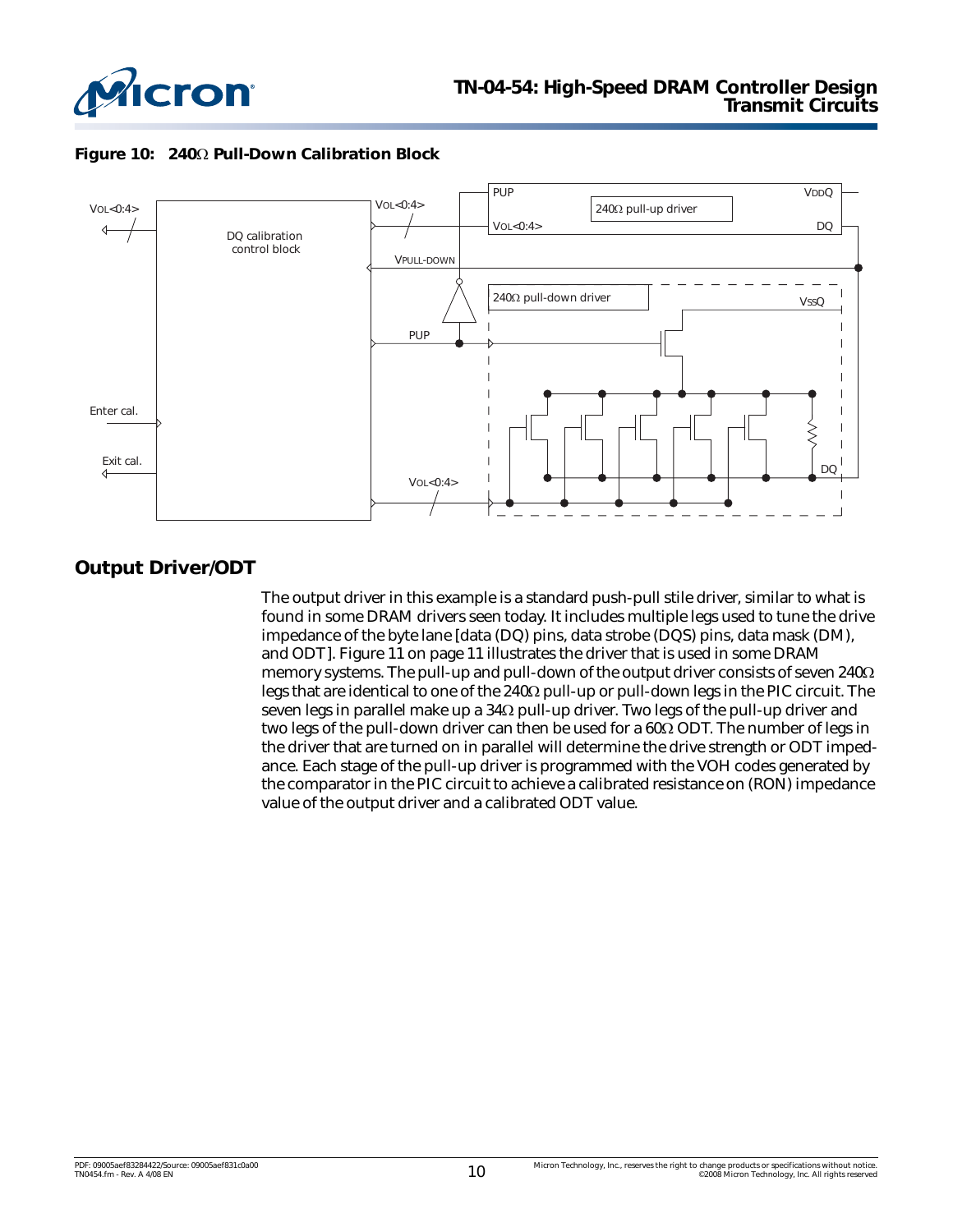![](_page_10_Picture_0.jpeg)

#### <span id="page-10-0"></span>**Figure 11: Driver and ODT**

![](_page_10_Figure_3.jpeg)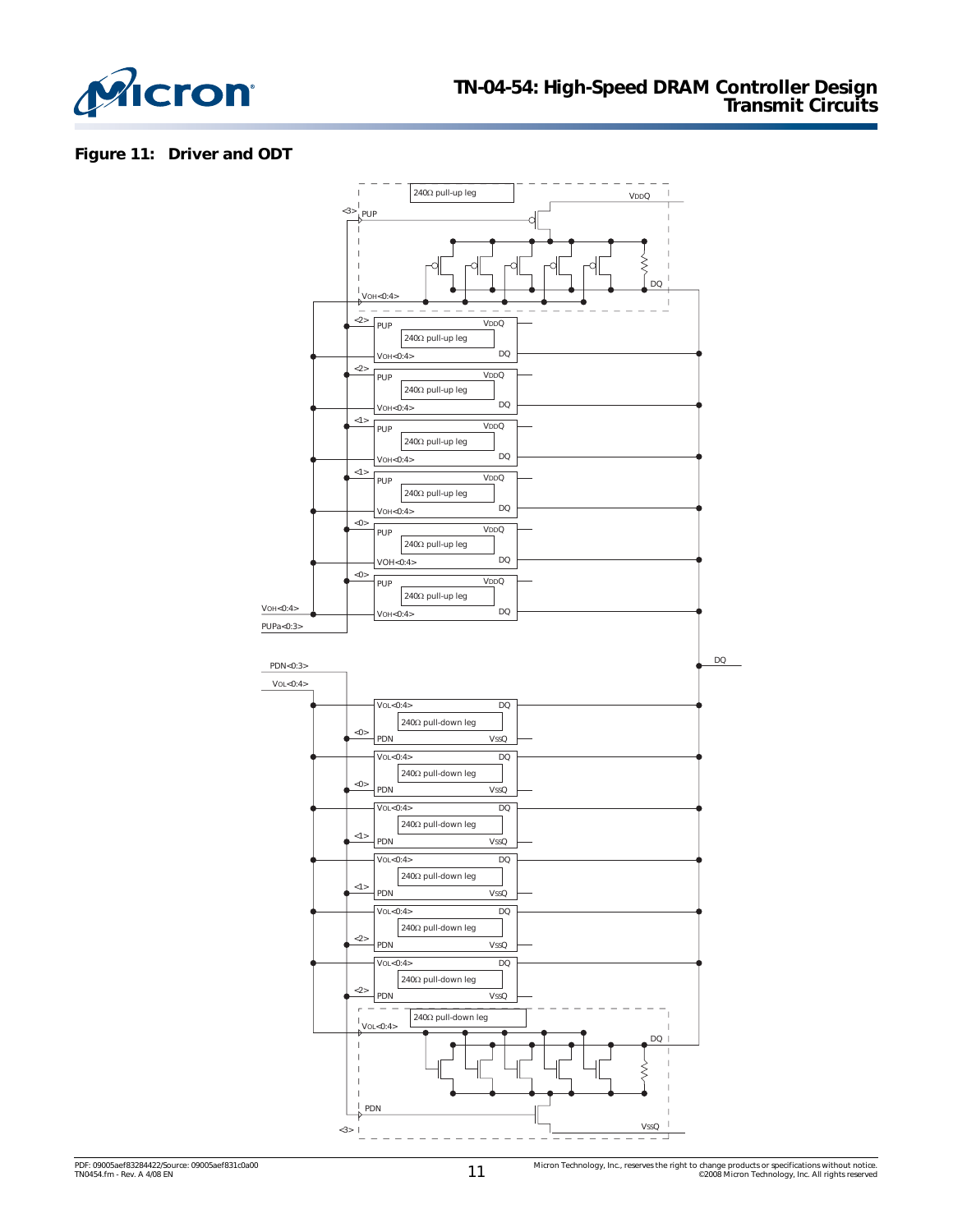![](_page_11_Picture_0.jpeg)

Each of the seven stages of the pull-down driver is programmed using the VOL codes generated by the PIC circuit, which are similar to the codes sent to the pull-up legs. The seven parallel 240Ω legs are also used in parallel for the 34Ω pull-down driver. After the process variations have been eliminated by the PIC circuit, the only other factors that need to be addressed are voltage and temperature variation over time that are always present in the system. To address this, the drivers/ODT can be periodically recalibrated to minimize the fluctuations in the pull-up and pull-down drive currents caused by voltage and temperature variation. The PIC could be set to recalibrate any time a system reset, delay lock loop (DLL) reset, or a large phase shift occurs in the DLL phase circuit. Following one of these events, the PIC circuit starts the recalibration process. When the bus is quiet, the VOH and VOL codes from the approximation register in the PIC are sent to the driver and ODT, enabling extremely fast updates at any time.

# **Capture Circuits**

There are a couple of ways to address the capture circuit using an internal clock or strobe-based data capture. Both techniques have advantages and disadvantages. Internal clock, commonly called "free running," uses an internally generated reference clock to capture data and ignores the DQS signal being sent by the DRAM. This type of approach definitely simplifies the DQS domain to CORE\_CLK domain crossing. This approach can also save pin count.

Although these reasons are compelling, the downside is quite significant. This method reduces the size of the data valid window by as much as 25 percent. The voltage and temperature variation also becomes a real problem. Generally speaking, in DRAM development and design, it is very difficult to match output DQ signals to input clock. This variation tends to move quite a bit, which was the main reason the DRAM architecture went to a strobe-based data capture. On the DRAM side, the DQS signal is no different than a DQ, so as the DQ pins move cycle to cycle, the DQS signal will also move in the same fashion. For high-speed applications, using the internal clock to capture data is not recommended.

Using the DQS signal to latch data eliminates the temperature and voltage variation over time along with the natural movement introduced by the DRAM. The overall data valid window is increased, and as the speeds continue to increase, every picosecond counts. After the CK to DQS relationship from the DRAM reaches 1/2 the bit time, strobe-based data capture is the only option. Outside of the increased data valid window, the DQS data capture scheme also reduces the complexity of routing on the PCB because only the byte lane needs to be matched routed with this style of capture logic.

When using the strobe-based data capture scheme, it introduces the problem of crossing clock domains in the controller. A good way to handle this is with a circular FIFO structure (also called a ring buffer). See [Figure 12 on page 13](#page-12-0). There are two flip flops per entry that deal with the data on rising and falling data elements. The WRITE pointer increments with the DQS signal to fill the flip flops with incoming data from the DRAM. Moving the data from the FIFO is done with the READ pointer, which is incremented with the CORE\_CLK. If more margin is needed between the CORE\_CLK and the DQS domain, stages can be added to the FIFO. By adding stages to the FIFO, the handoff from the CORE\_CLK domain can be delayed until you know that all the data from the burst resides in the FIFO. This eliminates <sup>t</sup>DQSCK from the timing budget. The minimum depth of the FIFO for arbitrary phase alignment is two times the DRAM-to-CORE\_CLK ratio. The recommended depth is three or four times the DRAM-to-CORE\_CLK ratio for added margin.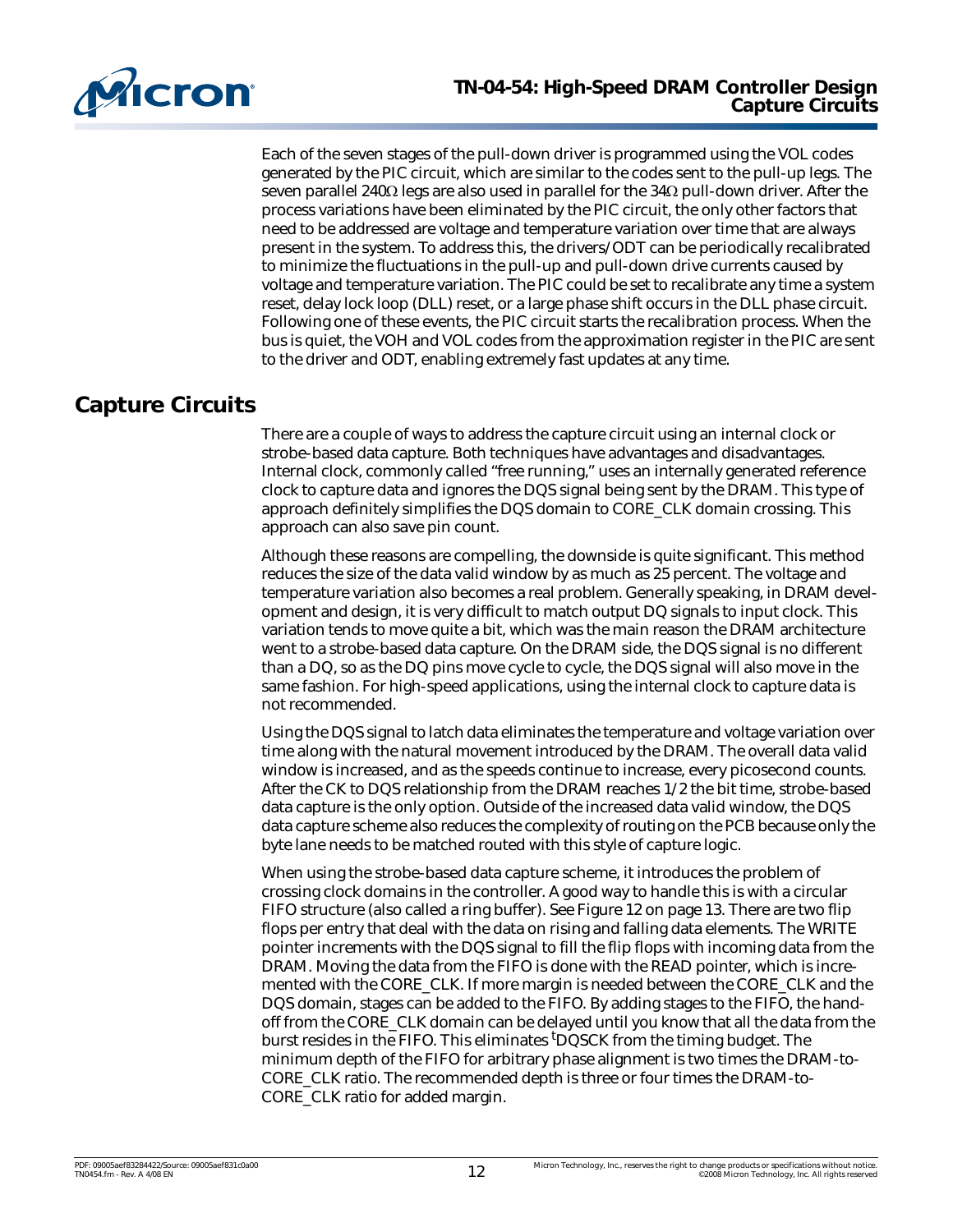![](_page_12_Picture_0.jpeg)

#### <span id="page-12-0"></span>**Figure 12: Circular FIFO**

![](_page_12_Figure_3.jpeg)

After the data has been transferred into the 4-to-1 MUX with the WRITE pointer, the READ pointer then shifts the data into the CORE\_CLK domain in the DQIL and DQIU flip flops. This type of scheme works well when the relationship between the DQS and the CORE\_CLK is mesochronous. The READ delay, or outer loop delay, is the number of clock cycles from when the READ command leaves the CORE\_CLK domain until the READ data returns to the CORE\_CLK domain. The READ pointer is then set to increment a number of CORE\_CLK cycles after the READ command leaves the CORE\_CLK domain.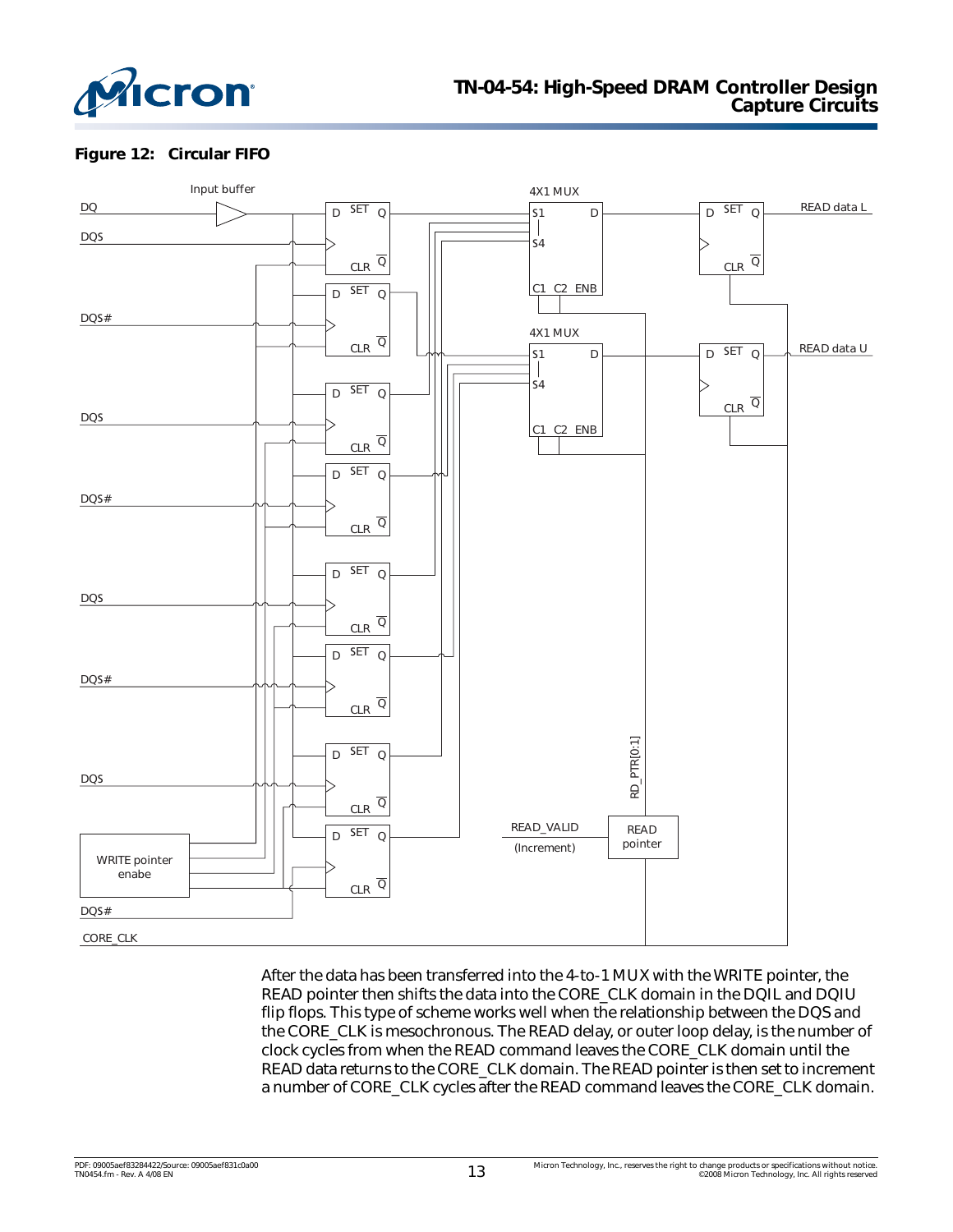![](_page_13_Picture_0.jpeg)

The number of CORE\_CLK cycles for the delay can be fixed or programmable through a register to set the READ delay. A programmable delay works best for debugging and flexibility with multiple DRAM latencies.

The READ and WRITE pointers need to be reset at power up. You can also reset the pointers during idle cycles, but it is recommended to disable this for debugging because hard fails may not occur if a single edge is corrupted. The DQS and DQS# are gated through the strobe detect circuit to guarantee that good edges on the strobe are always seen by the WRITE pointers. If the strobe detect circuit produces bad edges, data capture will be corrupt until the pointers are reset. The strobe detection and strobe delay circuits are critical in this type of circuit. [Figure 13](#page-13-0) illustrates an example of a bad edge. In this example, the DQS signal rings back through VIH on the postamble. This can cause the capture circuit to read this as a valid edge on the DQS and overwrite data in the FIFO if the strobe detection circuit is not turned off.

#### <span id="page-13-0"></span>**Figure 13: Postamble Glitch**

![](_page_13_Figure_5.jpeg)

#### **Strobe Detection and Delay Circuits**

Now we need a way to enable and disable the DQS and DQS# signals during the preamble and postamble, respectively. At a high level, a 2-1 multiplexer is added in the DQS/DQS# path directly behind the input receiver to enable and to disable the DQS and DQS# signals. Multiple ways exist to enable and disable the DQS and DQS# signals. We will first look at the enable circuit and then look at the disable circuits.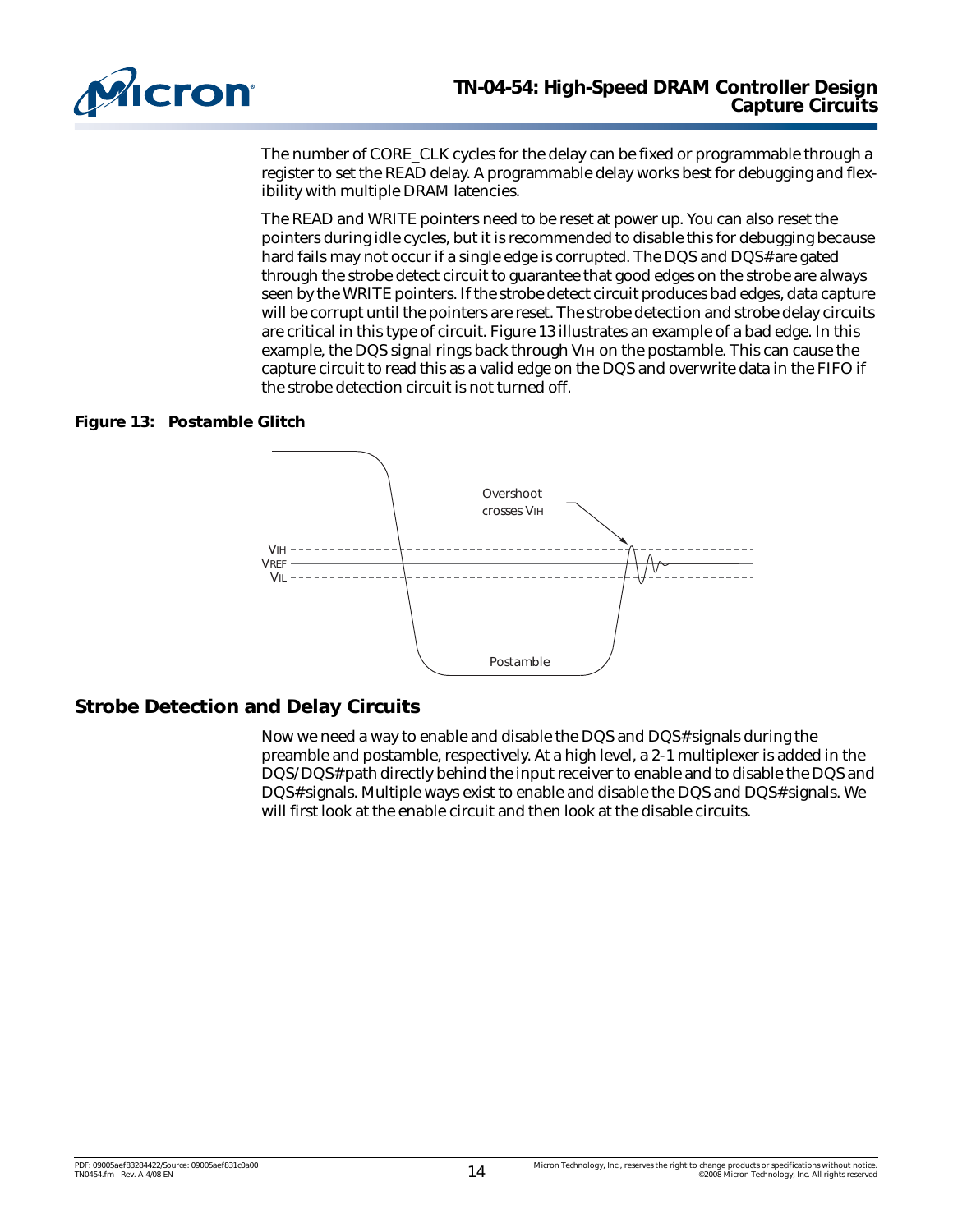![](_page_14_Picture_0.jpeg)

#### <span id="page-14-0"></span>**Figure 14: Strobe Detect - Top Level**

![](_page_14_Figure_3.jpeg)

Starting from [Figure 14,](#page-14-0) add a simple self-timed chain to enable during the preamble. This circuit is similar to READ delay by counting clock cycles from the time the READ command leaves the CORE\_CLK domain to the center of the preamble. By using both the CLK2X\_0 and the CLK2X\_90, you can achieve 1/4 clock granularity. A small delay line can then be added with four or more tap points for added granularity. The delay line can also be used to calibrate the DQS to DQ relationship at power up. This type of training is recommended when you move to the faster DDR2 speed grades and higher. The calibration can also be done in the lab and then set in the bios if power-up calibration is not possible.

#### **Figure 15: Strobe Detect – Preamble Turn On**

![](_page_14_Figure_6.jpeg)

In the postamble disable circuit, it is critical to avoid glitches. Referring back to [Figure 13](#page-13-0)  [on page 14](#page-13-0), this type of ringing in an early <sup>t</sup>DQSS situation can cause the receiver to latch data if the DQS and DQS# are not turned off in time. This has been seen in multiple controller and DRAM devices over the years starting with DDR1. Three methods will be discussed, including the timing chain, VREF offset, and self-timed postamble method.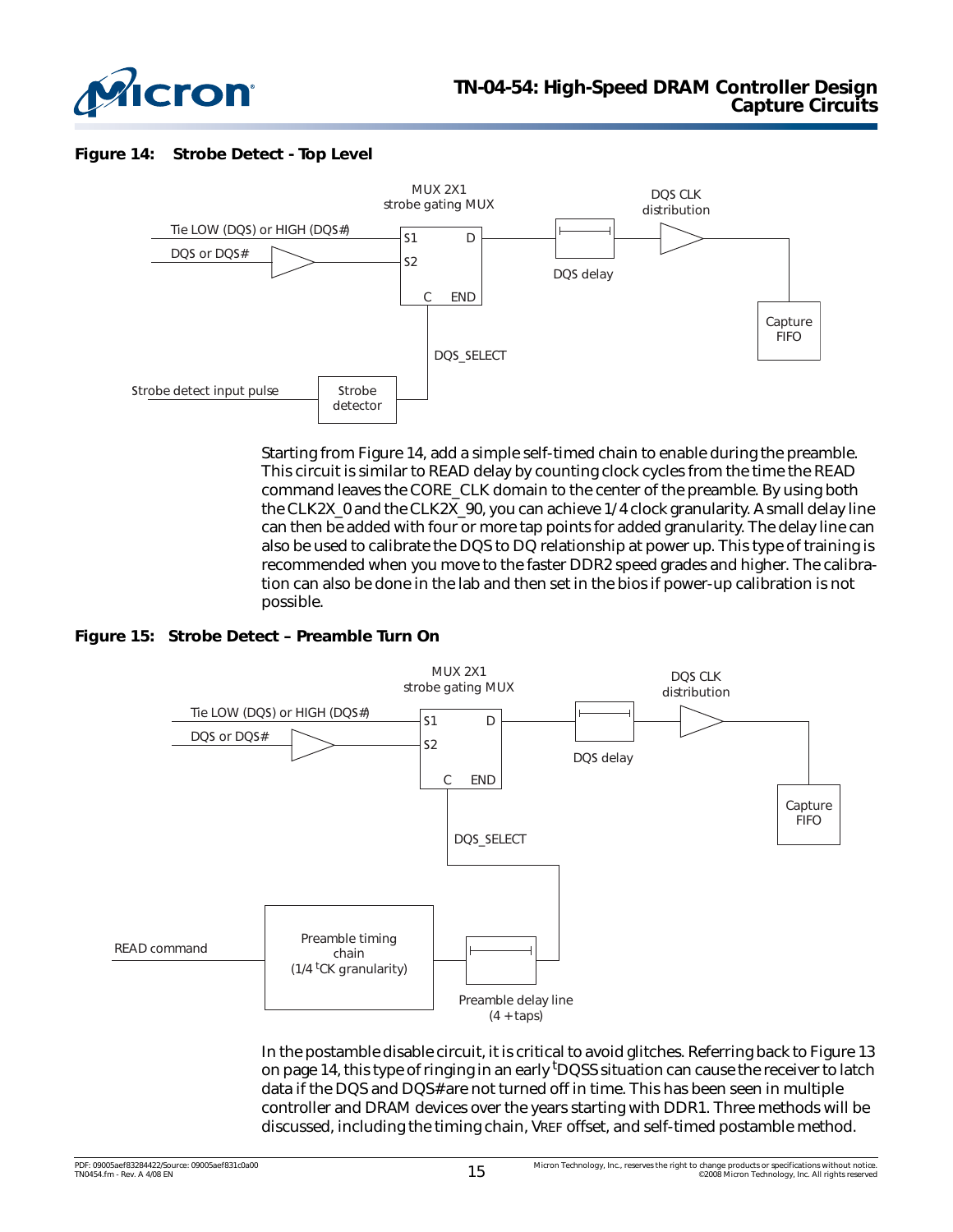![](_page_15_Picture_0.jpeg)

The timing chain method works in the same fashion as the preamble enable, but with a smaller data valid window to the size of the specified for the postamble. The timing chain is set to detect the postamble at BL/2 +  $1/4$  <sup>t</sup>CK after the preamble detect circuit has been detected. This is quite a simple approach with no special timing considerations, but because of the short postamble, it is not recommended for higher speed designs. If this method is implemented, it is critical that the DQS and DQS# detection circuit is off before the <sup>t</sup>DQSS MIN time frame.

The VREF offset method has been tried a few times with varying results. The idea behind this circuit is to offset the internal VREF signal so a tri-stated DQS gets interpreted by the input buffer as a logic LOW with DQS# a logic HIGH. The detector is then left on from the preamble to BL $/2$  + 1/2 <sup>t</sup>CK. The preamble/turn-on can be relaxed to extend the strobe detect pulse. The pointers can be reset when there is no READ data on the bus. This approach is also simple to implement, but it has multiple drawbacks. If the internal VREF has been offset, the loss of voltage margin typically rules out this type of circuit. Due to the voltage margin issues, this circuit would not be recommended for any speed.

The self-timed postamble method does add complexity, but it also solves most of the problems created by higher speed DRAM. The self-timed postamble method uses the preamble pulse to "arm" a self-timed circuit with a pulse width of BL/2 - 1 <sup>t</sup>CK in length. This allows the last rising edge of DQS# or the last falling edge of DQS to turn off the strobe detect circuit. By having the final edge turn off the strobe detect circuit, any ringing in the postamble will be ignored. The circuit then stays off until the next preamble detect is hit. The basic methodology here is to count edges and to turn off on the last edge.

This method also eliminates the voltage margin issues you get from the VREF offset method described earlier. A couple of design challenges exist when implementing the self-timed postamble. You have to be careful about asynchronous design and timing, and you do have some design-for-test considerations. In addition, to avoid glitches, you must pay special attention to the asynchronous path through the flip flops.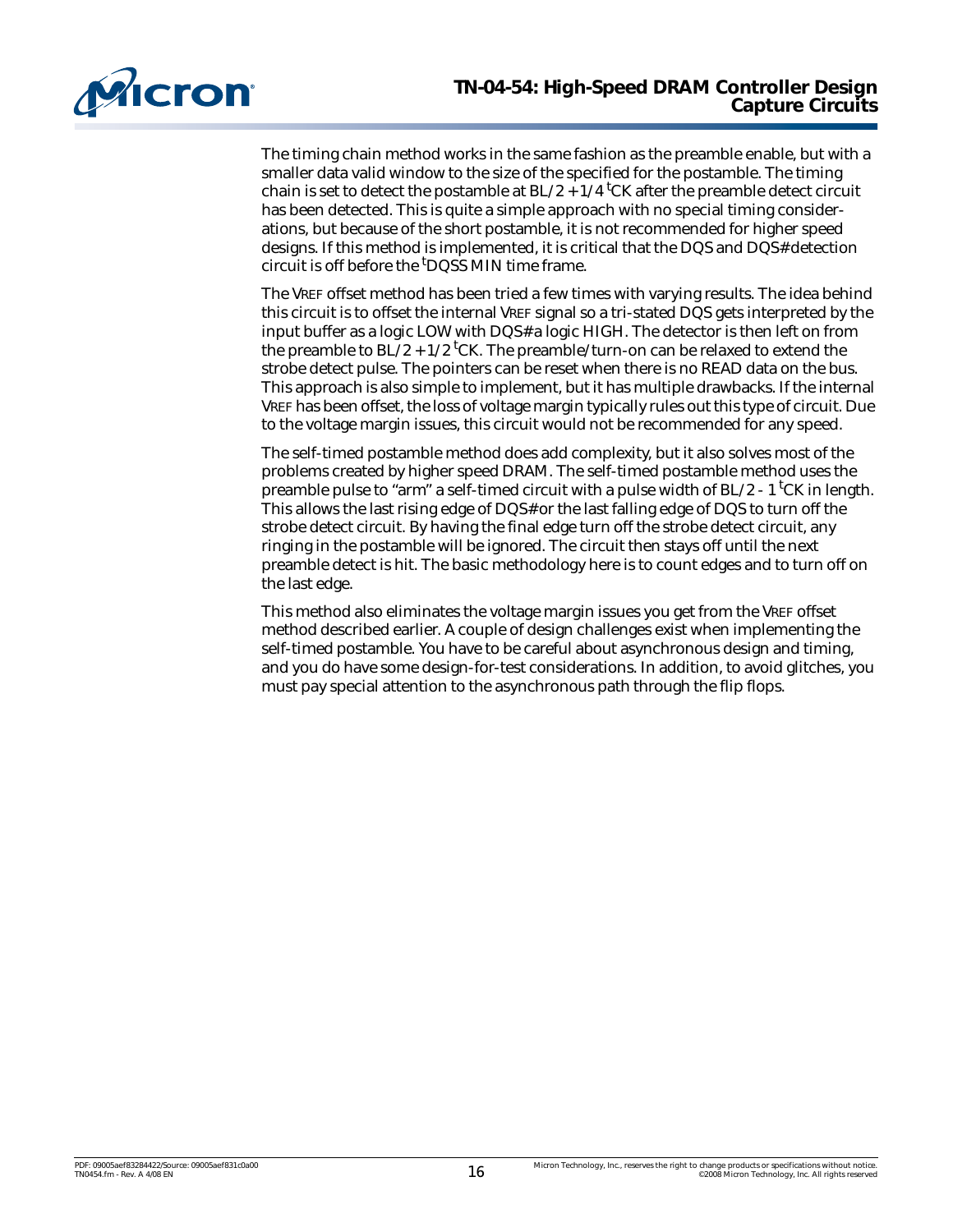![](_page_16_Picture_0.jpeg)

#### <span id="page-16-0"></span>**Figure 16: Self-Timed Postamble**

![](_page_16_Figure_3.jpeg)

The strobe detect circuit is inserted between the programmable delay line and the MUX, as shown in [Figure 16.](#page-16-0) The timing diagram in [Figure 17 on page 18](#page-17-0) shows the internal signals for all the preamble and postamble detect circuits. As seen in the timing diagram, the self-timed postamble turns the DQS detection off with the last falling edge on DQS.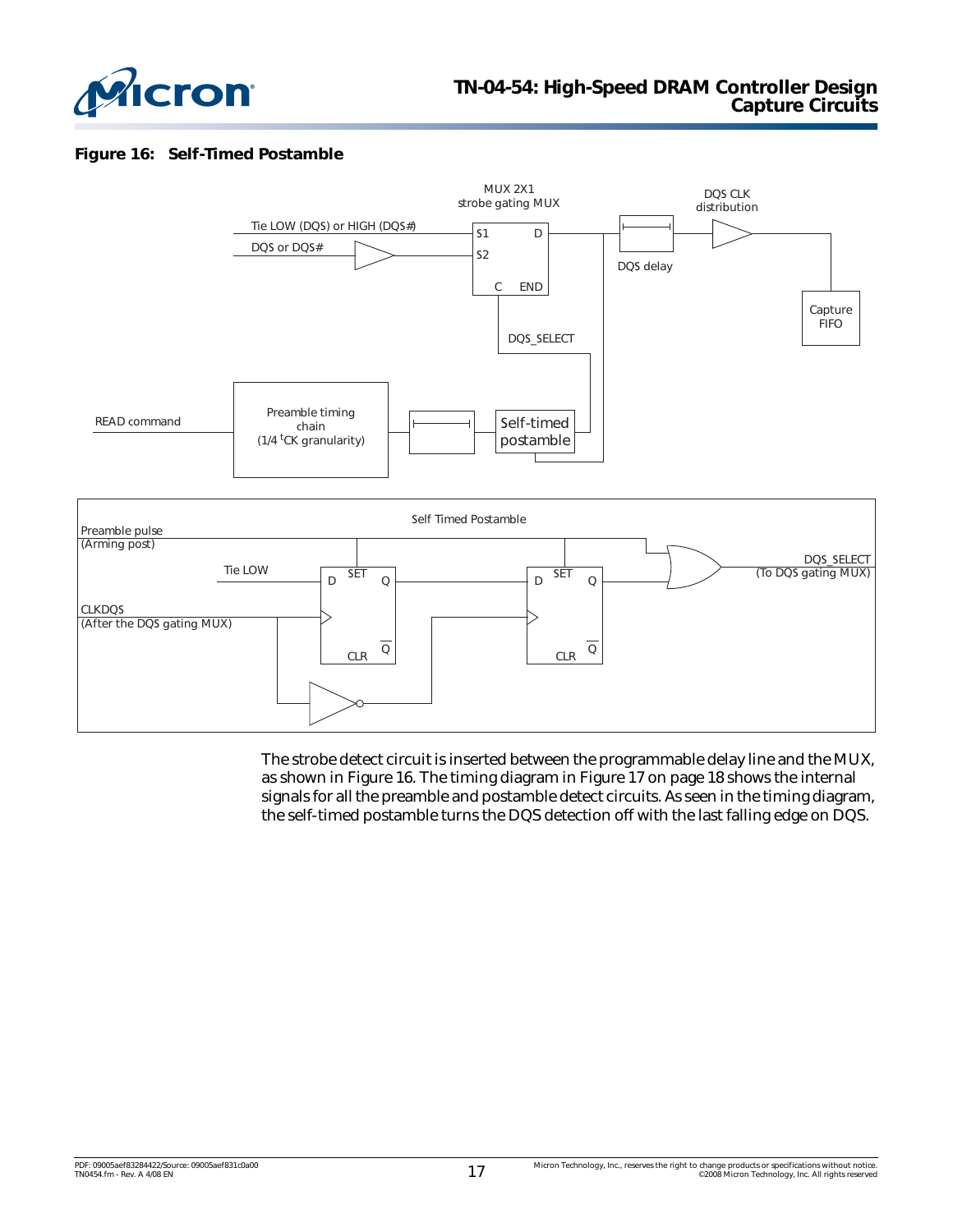![](_page_17_Picture_0.jpeg)

#### <span id="page-17-0"></span>**Figure 17: Strobe Detect Timing**

![](_page_17_Figure_3.jpeg)

## **ODT Control**

ODT is typically required as the speeds increase into the DDR2 and DDR3 range. The impedance of the ODT is typically a trade-off between signal integrity and power consumption. In most cases, the Rtt value is slightly higher in comparison with the RON value of the DRAM. By doing this, the signaling will not be as clean, but the gain in voltage margin helps close timing. An even higher Rtt can be chosen to reduce power like 150Ω. The real question comes down to whether it's good enough to still close timing and to burn as little power as possible.

To control the ODT, you can use a simple timing chain approach, leveraging the preamble turn-on circuit as a reference point to bracket DQ and DQS. An effective reference point is the center of the READ preamble. As an example, assume ODT control uses a 1/8 to 1/4 clock delay before the ODT is on the bus. A typical delay for turning on the termination would be 3/4 of clock before the preamble with the off happening 1/4 clock after the burst length divided by 2. The termination needs to be on for the entire length of the preamble and postamble to cover the strobe being driven by the DRAM and possibly by a second rank of DRAM.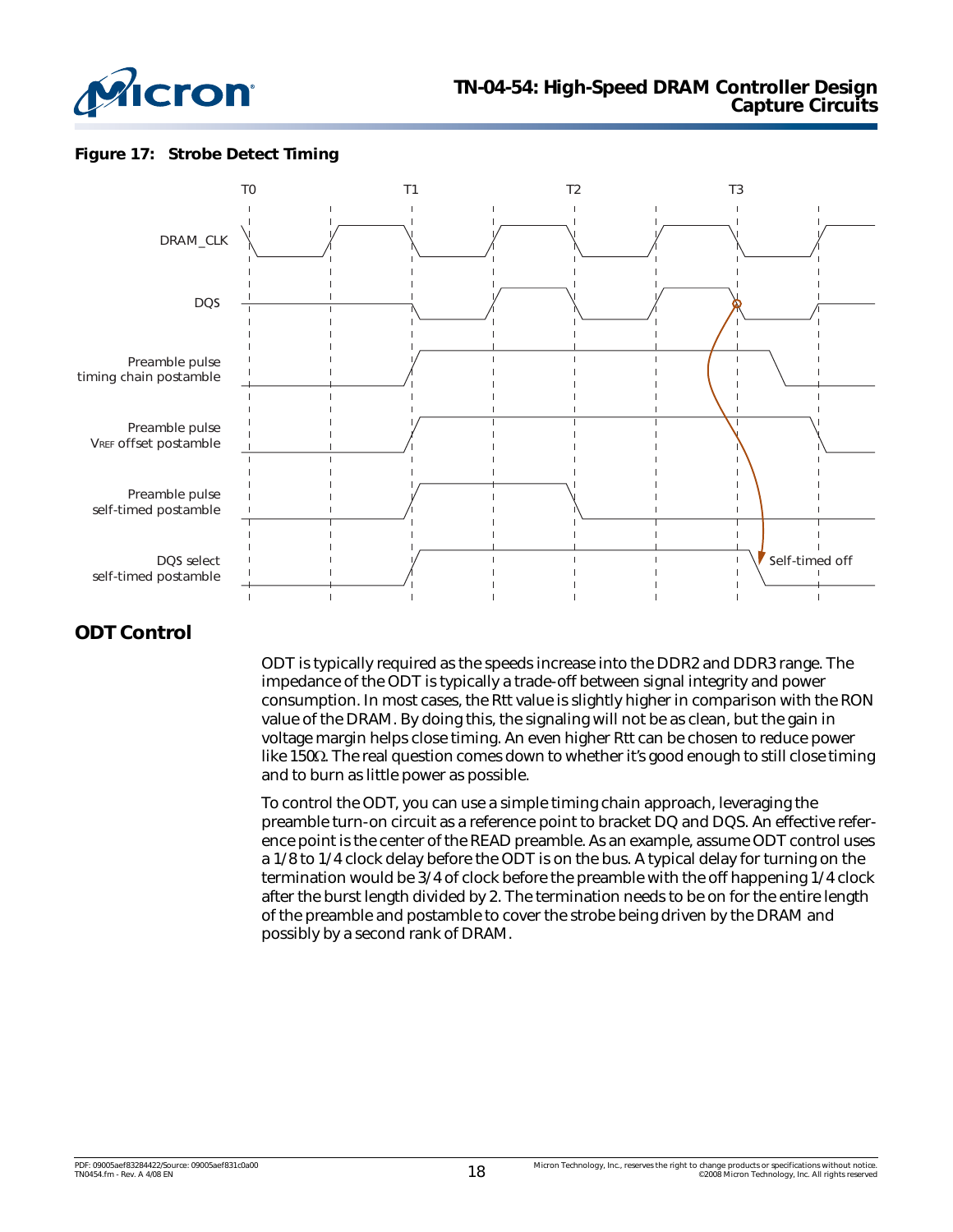![](_page_18_Picture_0.jpeg)

#### **Figure 18: ODT Timing**

![](_page_18_Figure_3.jpeg)

## **Strobe Delay**

The data from the DRAM comes edge-aligned with the strobe and needs to be shifted by 90 degrees to center-align the data valid window to the strobe. There are several different methods to accomplish this task, including board trace delay, fixed controller silicon delay, and a programmable delay line. With clock speeds over 200 MHz, it is recommended you use a programmable delay line.

A board trace delay is a very simple approach that stays constant over temperature and voltage. The largest problem with this type of approach is that it limits the design to one frequency, and there is no way to calibrate the data valid window. A board delay also can remove margin on the WRTIE side of the timing budget.

A fixed silicon delay is a common approach seen in quite a few designs today. The problem with this type of approach is the process dependency on the controller. Voltage of temperature variation will have a profound effect on the location of the data valid window in relation to the strobe. The process dependencies are on the manufacturing process of the DRAM and the controller.

The process dependencies can be removed with a programmable delay line. The programmable delay line enables the controller to calibrate the DQ to strobe relationship to find the center of the data eye for every part. This can be done at power up, or it can be done real-time to adjust for voltage and temperature variation. To track this dynamically, you need to monitor phase shifts in the DLL or PLL. If there are a certain number of phase shifts, the temperature or voltage has changed, which can trigger the recalibrate process. The granularity of the calibration can be everything from a per byte lane to per bit. If a per bit training is required to close timing, this can be done with one DLL and multiple slave DLLs.

The programmable delay line also adds flexibility to the board design relaxing the trace matching requirements with the ability to train out mismatch in the byte lane or even in the DQ in the byte lane if the training is done on a per DQ basis. The programmable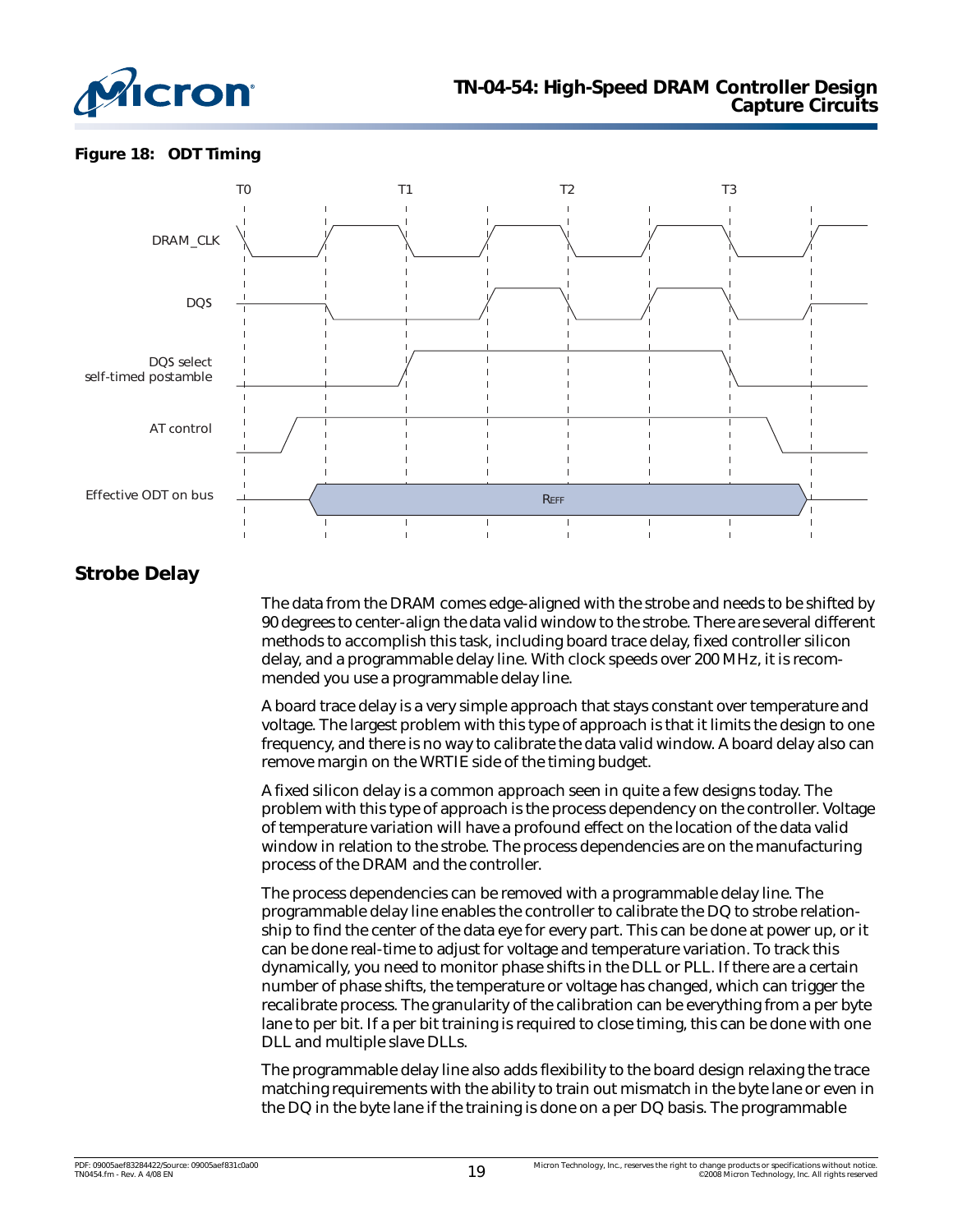![](_page_19_Picture_0.jpeg)

delay does add insertion delay into the READ data path, but at high speeds, this typically is a good trade-off. [Figure 19](#page-19-0) illustrates where in the READ data path the programmable delay line would reside between the MUX and the DQS clock distribution tree.

#### <span id="page-19-0"></span>**Figure 19: Strobe Delay**

![](_page_19_Figure_4.jpeg)

In Figure 19, the insertion delay is also shown between the input buffer and the capture FIFO. This is needed as the speeds increase and as the DQS insertion delay compared with the DQ insertion delay approaches the desired 90 degrees. Delay is added to the DQ data path to compensate for the added delay of the DQS signal. The type of delay to use depends on the application and how much flexibility is needed in the controller.

The simplest approach is to use a fixed silicon delay. The only drawback with this method comes from the added latency if the controller is designed to run at multiple speeds. When you add the delay, it needs to be done for the fastest speed the controller could be run at. Lack of added control and minimum die penalty are major advantages to this type of control.

The programmable delay line removes the increased latency issue found with the fixed delay at the slower speeds if the controller is designed to run at multiple speed ranges. The added complexity can be mitigated by using a shortened version of the DQS delay line. The programmable delay line should be designed to match the delay seen on the strobe through the DQS delay line. The difficulty comes from making the two delay lines symmetric.

A locking strobe delay becomes necessary when process, voltage, and temperature variations of the strobe delay line break the timing budget. This can happen with data rates above 400 Mb/s, but it is application-dependent. To lock the strobe delay, you can use a couple of different approaches, such as analog or a digital delay line. In most cases, a digital delay line works the best. The major advantages of a digital delay line over the analog style delay line come from the design difficulties and larger die penalty area. The power on the digital delay line can also be drastically reduced by using one master delay line with multiple slave delay lines. Two types of digital delay elements, including the ring oscillator and the phase control clock, and their advantages and disadvantages will be described.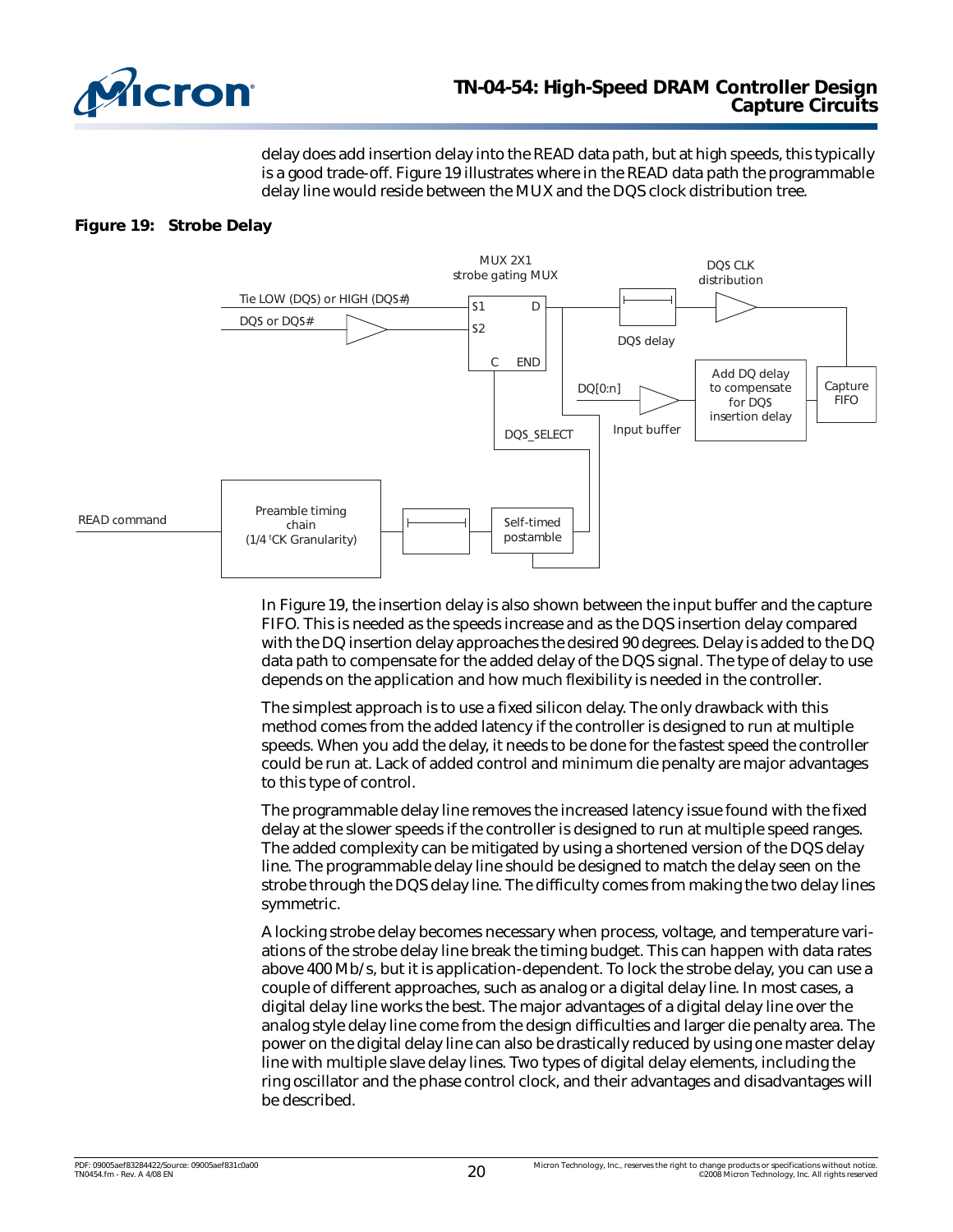![](_page_20_Picture_0.jpeg)

#### **Ring Oscillator**

The master delay line is used to create a ring oscillator for control of the delay line. The ring oscillator is divided down and retimed to the CORE\_CLK. The CORE\_CLK is then used to count the high time of the divided ring oscillator. The physical count will be directly proportional to the delay in the delay line and can then be compared to slave or reference count. If the count is larger, the reference delay is incremented. If the count is smaller, the reference delay is decremented. Careful consideration needs to be made on the updates to avoid glitches. One way to avoid a glitch is to wait for AUTO REFRESH command periods for updates. This will ensure the data bus is idle.

#### **Figure 20: Ring Oscillator**

![](_page_20_Figure_5.jpeg)

The ring oscillator allows for any insertion delay to be locked so the controller is not tied to a frequency. In this relatively straightforward approach, the 90 degree out-of-phase controller clock is no longer needed. If implementing a ring oscillator style approach, pay careful attention to DQS distribution copies into the oscillator. If this proves to be difficult, one alternative is to ignore or model the DQS distribution nets. The typical oscillating frequency is roughly 2x the DRAM clock, but it can be increased if better resolution is required.

#### **Phase Clock Control**

The phase clock control uses the actual DQS to DQ circuitry to capture toggling inputs 90 degrees out of phase. The capture FIFO is then used as a phase detector and increments or decrements as needed to maintain a constant delay. The target delay should be the same as the 90 degree delay needed for the master locking circuit. If this is out of phase, the accuracy of the slave delay will suffer. [Figure 21 on page 22](#page-21-0) shows the phase clock control added to the top level functional block diagram of the strobe detect and shift circuit.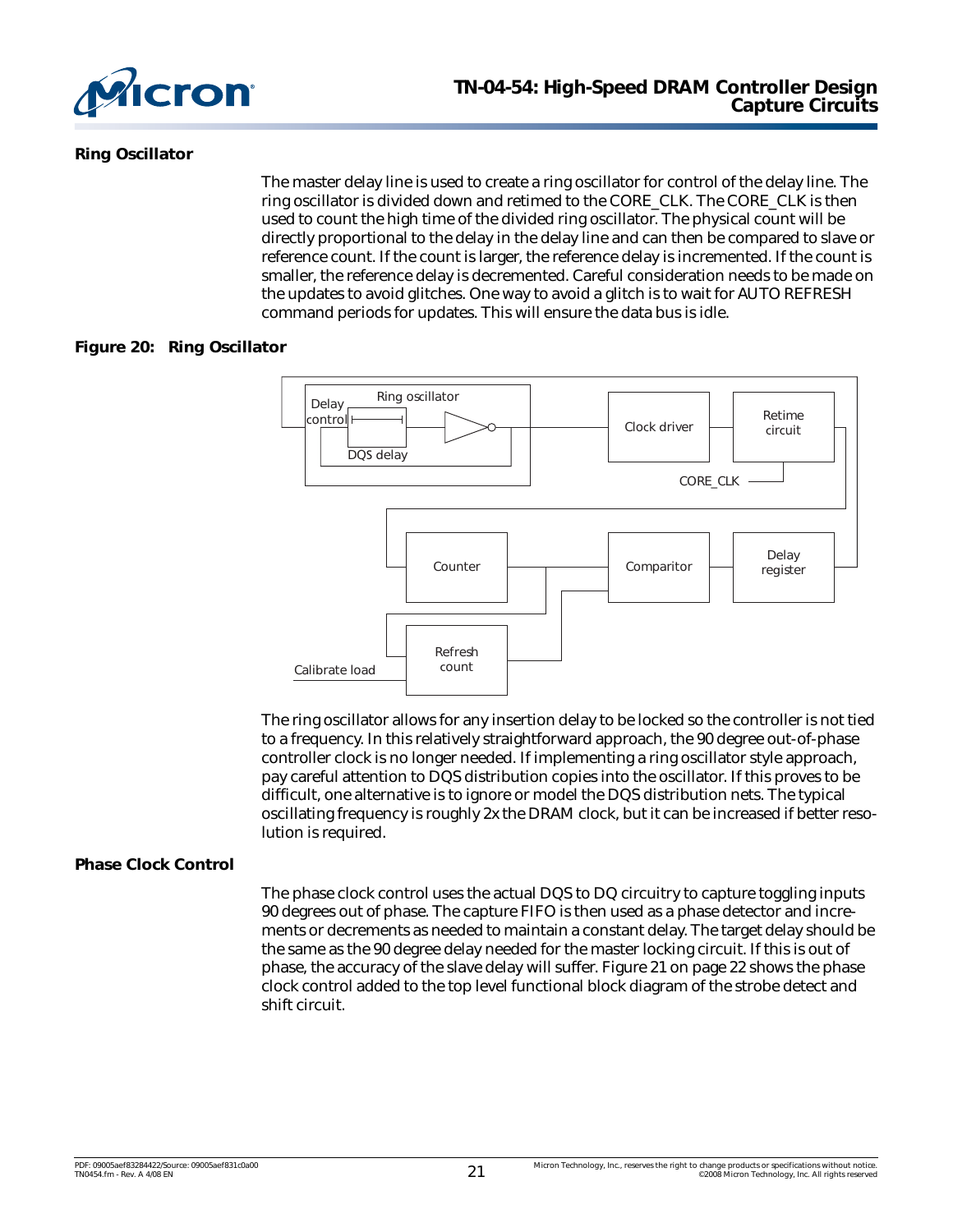![](_page_21_Picture_0.jpeg)

#### <span id="page-21-0"></span>**Figure 21: Phase Clock Control**

![](_page_21_Figure_3.jpeg)

The phase clock control is simple to implement because the design already exists. The other major advantage to this type of approach is that it is very well-matched using the actual capture gates, which will track well over voltage and temperature variations. The drawbacks to the phase clock control include the added die area and the loss of accuracy if the target delay is not matched to 90 degrees. This may be mitigated if the controller has other clock phases available that better match the accrual target phase offset.

At the end of the day, both the phase clock control and the ring oscillator are solid approaches with advantages and disadvantages. The decision on which approach to use is design-dependent and application-dependent.

## **Data Training**

Data training can be accomplished for both the READ and WRITE sides of the data path. Unfortunately, the JEDEC-standard DDR2 and DDR3 devices do not have a built-in mechanism to make this sequence straightforward. The following method has been implemented in some controllers to deal with the fast data rates that would be seen in the high end of DDR3, but it would also work with DDR2 if additional timing margin is needed. To start the data training, the READ side from the DRAM must be calibrated first.

It is difficult to calibrate the READ data path without having the WRTIE side calibrated, and you do not know whether the WRITE was successful to the DRAM. To overcome this issue, the DRAM device can be powered on at a reduced speed and then initialized to lock the DLL. The reduced speed should be at a point that is low enough that you are comfortable the data will be 100 percent correct. After the DRAM device is ready for operations, the controller needs to write a known pattern to the DRAM. With the data now stored in the DRAM device, the clock frequency needs to be changed to the accrual operating frequency of the system. With a stable clock, the DLL can be reset through the DRAM's mode register.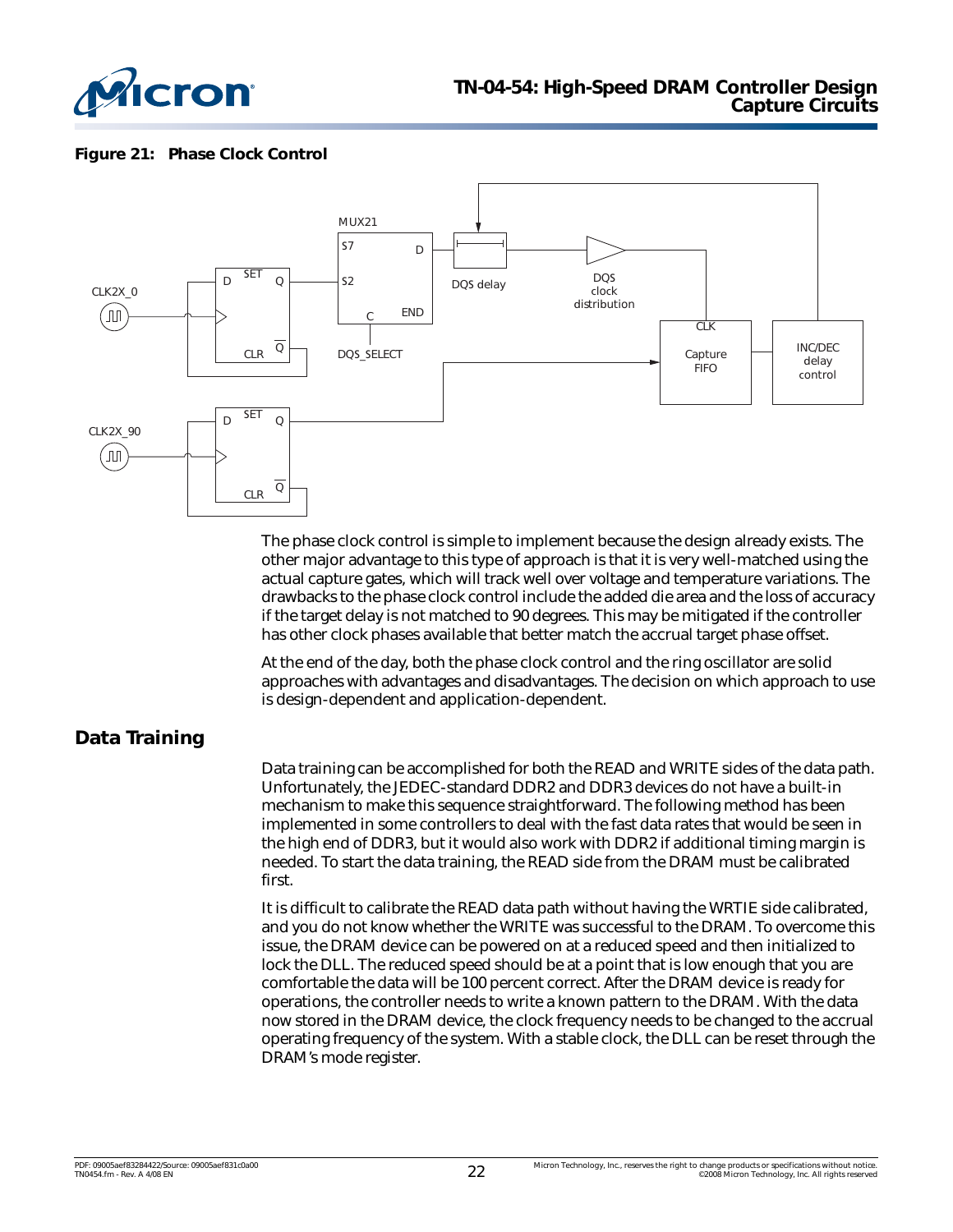![](_page_22_Picture_0.jpeg)

If changing the clock frequency is not an option, you can also do the training in two stages. The first stage would write a data pattern, such as 0xC, that would not stress the bus. This doubles the size of the DVW, allowing the controller to find a point in the window that is known good for the second stage of training with a PRBS pattern.

With the system running at speed and the DLL locked, the controller needs to set the tap points on the delay line used for calibration at the minimum delay. The controller now issues normal READ commands to the DRAM. REFRESH commands may still be needed to ensure the data in the array is not corrupted. After the READ command is latched and if the delay line is not at the maximum value, the delay line is incremented by one, and another READ is issued. After each READ command, the controller needs to continue incrementing the delay line until the maximum is reached. Keep in mind the first few and the last few stages of the delay line might produce incorrect data. The controller needs to keep track of the number of passing delay stages with a phase detector and phase interpolator with the DQS being placed in the middle of the data eye. [Figure 22](#page-22-0) shows a flow chart of the READ data training process.

#### <span id="page-22-0"></span>**Figure 22: READ Data Training Flow Chart**

![](_page_22_Figure_5.jpeg)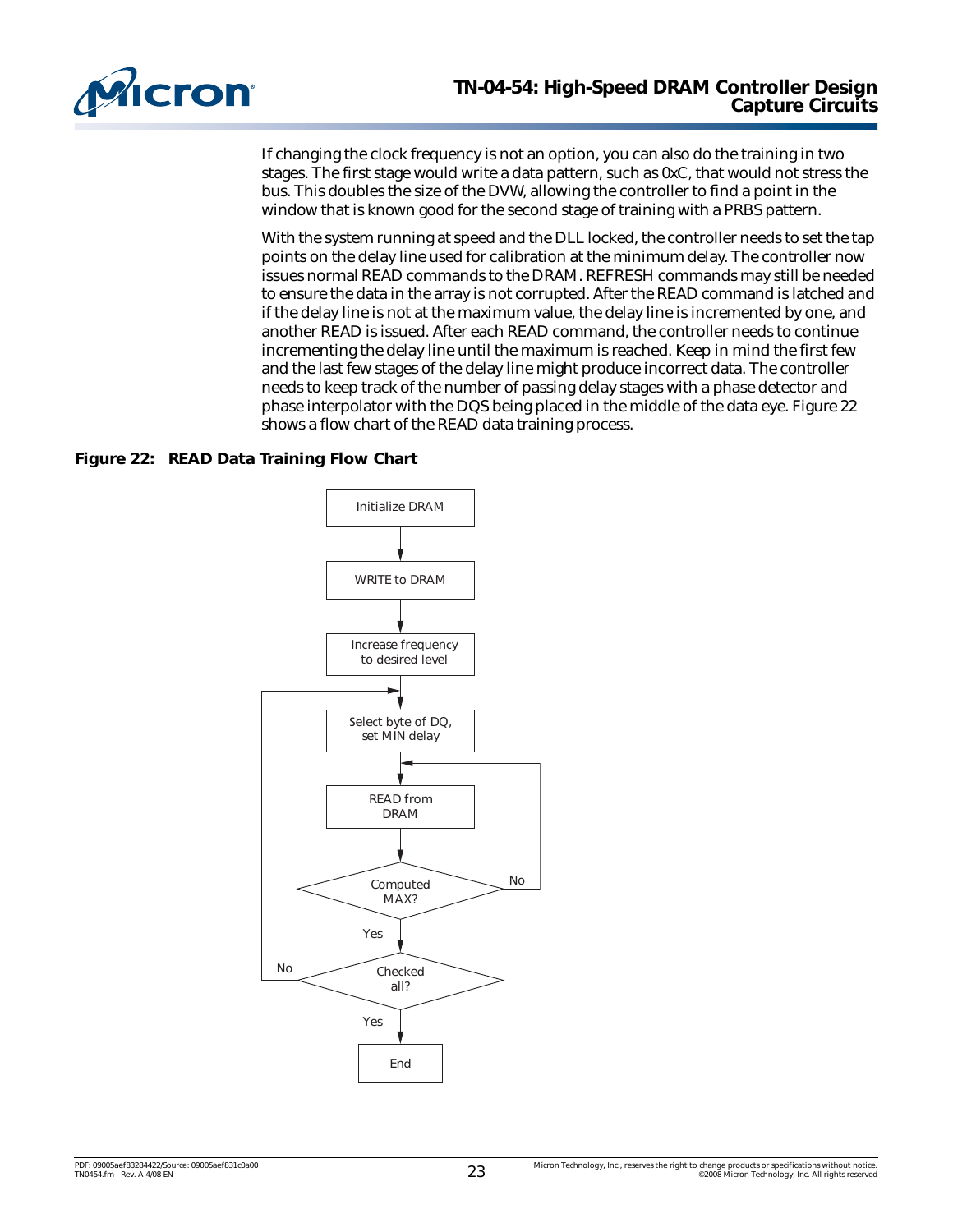![](_page_23_Picture_0.jpeg)

After the READ data training is complete, the WRITE side of the data bus can be calibrated. The WRITE calibration is performed in a similar fashion to the READ training except without the frequency change because the READ side of the bus is already calibrated. To start the WRITE training, the controller selects the byte or DQ to start training. The delay line is set to a MIN value, and WRITE commands are issued to the DRAM at full speed. The controller increments through the delay line until the last tap point is hit by issuing WRITE followed by READ commands. Figure 23 shows a flow chart of the WRITE data training process.

#### **Figure 23: WRITE Training Data Flow Chart**

![](_page_23_Figure_4.jpeg)

# **Physical Integration**

In the physical integration of the DRAM controller, keep in mind the following circuit recommendations. The placement of the DQ/DQS byte lane layout macros should duplicate for each DQ, DQS, CLK, and command/address. As the speeds increase, fixed and matched routing should also be implemented to reduce on-chip skew in the routing.

After you decide which Tx circuit approach to use, make sure you use the same Tx circuit for the DQ, DQS, CLK, command, and address so that the out delays match. For example, if you use different Tx circuits for different outputs, such as a complex Tx circuit for the high-speed pins (DQ) and a simpler approach for the lower speed pins (address), you risk introducing delays between the address capture and the data capture.

Also, the DQS clock trees should be the same for each byte. Differences in the bytes can be tolerated if the strobe to DQ relationship is calibrated on the byte lane or per bit basis. Failing to do so can cause a loss of margin in the DQS to CORE\_CLK domain crossing.